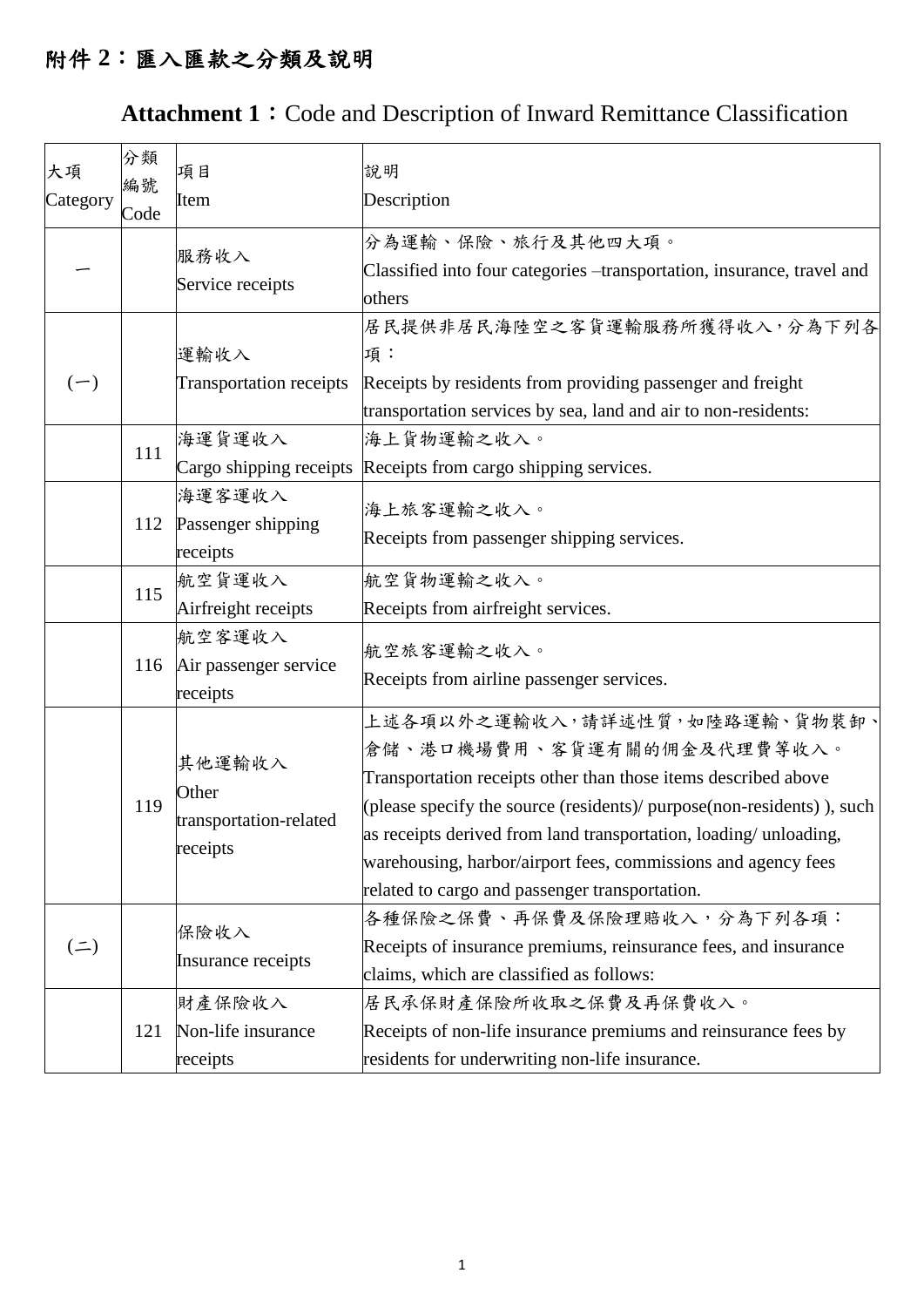|         |     |                                          | 居民投保財產保險所發生之保險賠款與給付收入,包括攤回再保                                                                 |
|---------|-----|------------------------------------------|----------------------------------------------------------------------------------------------|
|         |     |                                          | 賠款與給付收入。若非因保險之損害賠償或撫恤金等,請填報                                                                  |
|         |     | 財產保險理賠收入                                 | (599)「其他移轉收入」。                                                                               |
|         | 122 |                                          | Non-life insurance claim Claims and benefits received by resident policyholders for non-life |
|         |     | receipts                                 | insurance purchased, including receipts from reinsurer's share of                            |
|         |     |                                          | claims and benefits. For non-insurance related indemnity or relief                           |
|         |     |                                          | receipts, fill in "599" – Other transfer receipts.                                           |
|         |     |                                          | 居民承保人身保險所收取之保費及再保費收入。                                                                        |
|         | 123 | 人身保險收入                                   | Receipts of life insurance premiums and reinsurance fees by                                  |
|         |     | Life insurance receipts                  | residents for underwriting life insurance.                                                   |
|         |     |                                          | 居民投保人身保險所發生之保險賠款與給付收入,包括攤回再保                                                                 |
|         |     |                                          | 賠款與給付收入。若非因保險之損害賠償或撫恤金等,請填報                                                                  |
|         |     | 人身保險理賠收入                                 | (599)「其他移轉收入」。                                                                               |
|         | 129 | Life insurance claim                     | Claims and benefits received by resident policyholders for life                              |
|         |     | receipts                                 | insurance purchased, including receipts from reinsurer's share of                            |
|         |     |                                          | claims and benefits. For non-insurance related indemnities or relief                         |
|         |     |                                          | receipts, fill in "599" – Other transfer receipts.                                           |
|         |     |                                          | 非居民來台旅行或短期居留(未滿一年)之支出,分為下列各項:                                                                |
|         |     | 旅行收入                                     | Expenses of non-residents traveling in the R.O.C. or staying in the                          |
| $(\Xi)$ |     | Traveling receipts                       | R.O.C. for a short term (less than one year), which are classified as                        |
|         |     |                                          | follows:                                                                                     |
|         | 131 | 商務收入                                     | 非居民來台洽辦商務之旅費支出。                                                                              |
|         |     | <b>Business receipts</b>                 | Non-resident's traveling expenses for business trips to the R.O.C.                           |
|         | 132 | 觀光收入                                     | 非居民來台觀光旅費支出。                                                                                 |
|         |     | Tourism receipts                         | Expenses paid by non-residents' for tourism in the R.O.C.                                    |
|         |     | 留學收入                                     | 非居民在台就學 (居留國內可一年以上) 之學費及生活費。                                                                 |
|         | 134 | Receipts of studying in                  | Non-residents paying for tuition and living expenses while studying                          |
|         |     |                                          | in the R.O.C. (including students staying in Taiwan for more than                            |
|         |     | the R.O.C.                               | one year).                                                                                   |
|         |     | 信用卡收入                                    | 非居民在台旅行之信用卡、金融卡消費支出。                                                                         |
|         | 135 | Credit card receipts                     | Credit card or debit card receipts paid by non-residents while                               |
|         |     |                                          | traveling in the R.O.C.                                                                      |
|         |     |                                          | 經核准設置之外幣收兌處自非居民所收兌之外幣。若為居民旅行                                                                 |
|         |     | 收兌處外幣收入                                  | 剩餘款結售新台幣或存入外匯存款,請填報(612)「旅行剩餘退                                                               |
|         |     |                                          | 匯」。                                                                                          |
|         | 136 | Foreign currency<br>receipts of exchange | Foreign currencies received by licensed foreign exchange premises                            |
|         |     |                                          | from non-residents. For unused balance of traveling expenses settled                         |
|         |     | premises                                 | in New Taiwan dollar or deposited in foreign currency account by                             |
|         |     |                                          | residents, fill in "612" - Exchange back of unused foreign exchange.                         |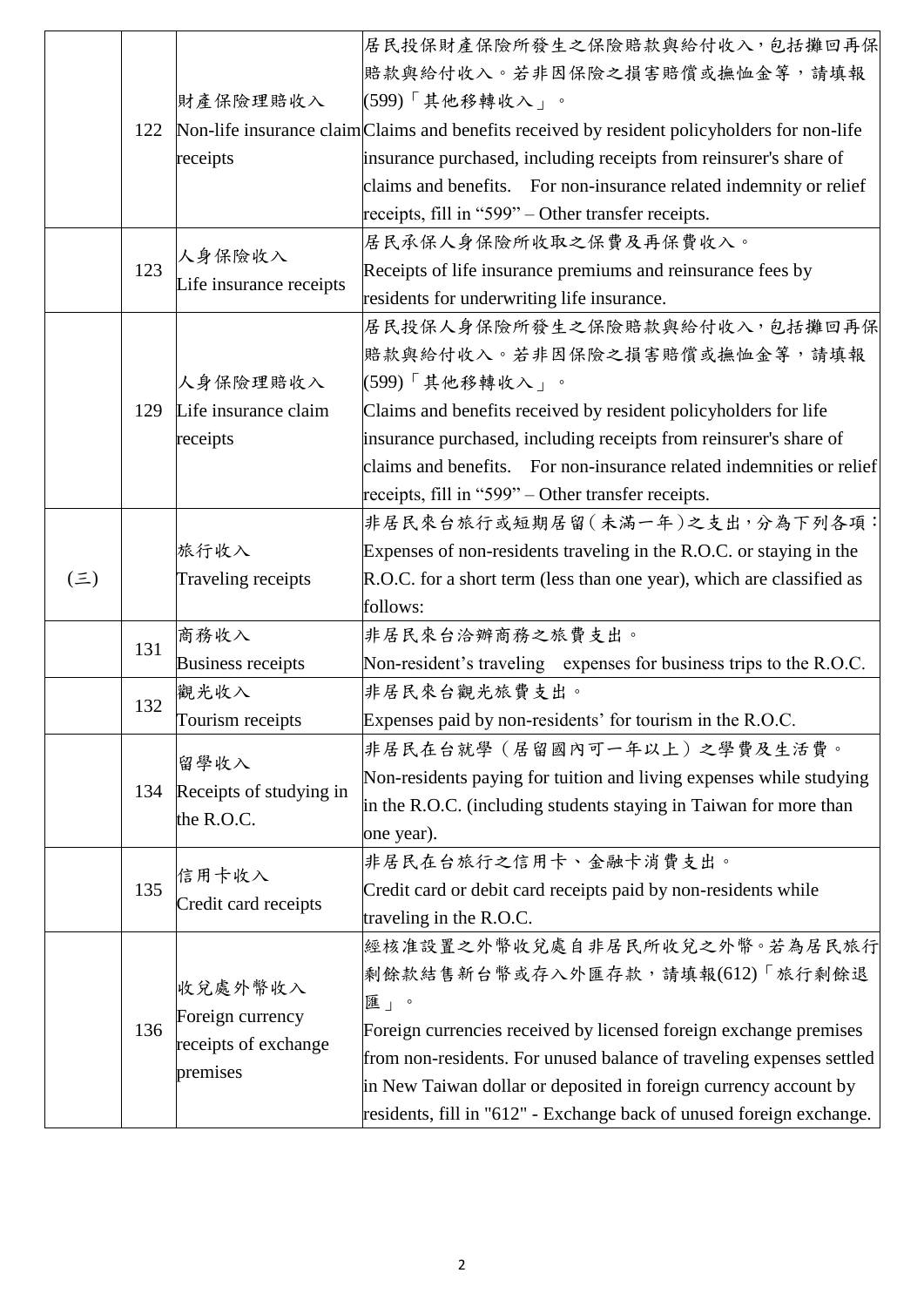|                   | 139 | 其他旅行收入<br>Other traveling receipts                                                                   | 上述各項以外之非居民旅行支出,請詳述性質,如探親、講學、<br>就醫(居留國內可一年以上)、競賽等。<br>Traveling expenses of non-residents other than those described<br>above (please specify the purpose), such as family reunions, giving<br>lectures, seeking medical treatments (including receipts from those<br>staying in Taiwan for more than one year), or participating in<br>tournaments or contests in the R.O.C.                                                                                                                                                                                                                                                                                     |
|-------------------|-----|------------------------------------------------------------------------------------------------------|-------------------------------------------------------------------------------------------------------------------------------------------------------------------------------------------------------------------------------------------------------------------------------------------------------------------------------------------------------------------------------------------------------------------------------------------------------------------------------------------------------------------------------------------------------------------------------------------------------------------------------------------------------------------|
| $(\, \mathbb{Z})$ |     | 運保費及旅行以外之其<br>他服務收入<br>Other service receipts<br>those of transportation,<br>insurance and traveling | 分為下列各項:<br>from services other than Classified into the following items:                                                                                                                                                                                                                                                                                                                                                                                                                                                                                                                                                                                          |
|                   | 191 | 文化及休閒收入<br>Cultural and leisure<br>receipts                                                          | 居民提供國外博物館及其他文化、體育與休閒娛樂有關的活動收<br>入,包括函授課程及遠距教學收入。<br>Receipts derived by residents from overseas museums or other<br>cultural, sports, leisure and entertainment activities, including<br>income derived from correspondence and distance learning courses.                                                                                                                                                                                                                                                                                                                                                                                                        |
|                   | 192 | Trade commission and<br>agency receipts                                                              | 貿易佣金及代理費收入居民提供國外與貿易有關的服務所收取的佣金及代理費。<br>Receipts derived by residents from commissions and agency fees for<br>provision of trade-related services abroad.                                                                                                                                                                                                                                                                                                                                                                                                                                                                                                          |
|                   | 193 | 營建收入<br>Overseas construction<br>project receipts                                                    | 居民承包國外營建工程(包括建築及土木工程之興建、修繕、土<br>地整理及其相關之管線、系統工程的安裝及建案管理)的收入;<br>或非居民在台承包工程,匯入支付其採購國內的商品及服務支<br>出。若屬建築設計收入,請列(19D)「專業技術事務收入」。<br>Receipts derived by residents from overseas construction projects<br>(including construction, repair, and land consolidation services for<br>buildings and civil engineering projects, related pipeline and system<br>installation, and project management services), or non-residents<br>making inward remittance to pay for purchase of products and<br>services in Taiwan in connection with a local contracted project. For<br>architectural design receipts, fill in "19D" - Professional and<br>technical service receipts. |
|                   | 194 | 金融服務收入<br>Financial service<br>receipts                                                              | 居民提供國外各種金融業務(如外匯交易、證券交易、衍生金融<br>商品交易、資產管理、代客金融操作與證券保管等服務)所產生<br>的手續費及佣金收入。<br>Receipts derived by residents from fees and commissions for<br>financial services (e.g. transactions of foreign exchange, securities,<br>and financial derivatives, asset management, discretionary account<br>services, and securities custody services) provided to a foreign<br>company or individual.                                                                                                                                                                                                                                                                           |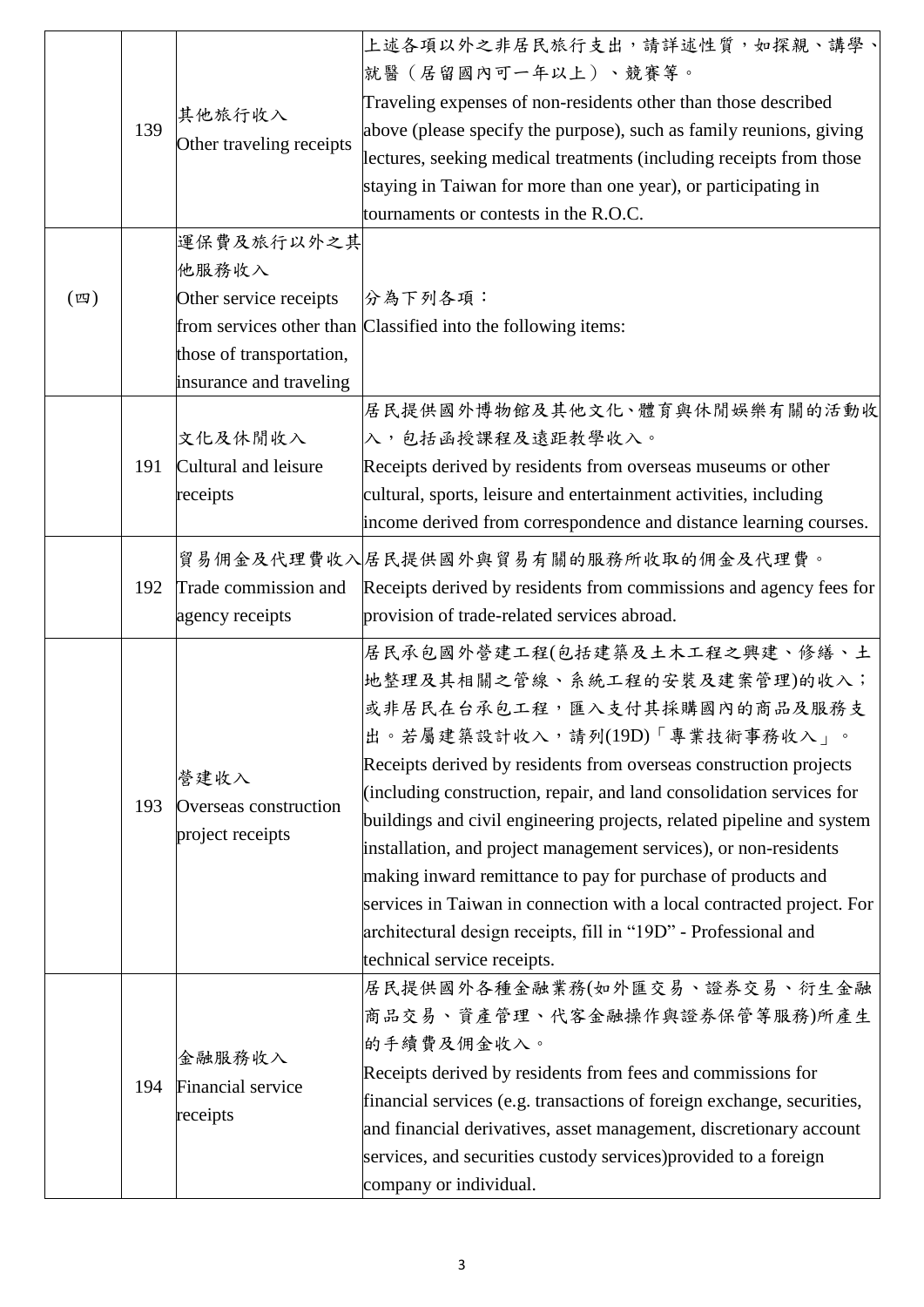| 195 | 使用智慧財產權收入<br>Receipts from<br>authorized use of<br>intellectual property<br>rights          | 居民提供國外使用智慧財產權(如專利權、商標、經銷權、版權、<br>著作權或工業製程與設計等)之收入,包括影視、廣播及音樂等<br>播送權或重製權所收取之權利金。若係出售智慧財產權,請按交<br>易性質分別填報(19P)「出售研發成果資產之收入」或(540)「出<br>售自然資源與非研發成果資產收入」。<br>Receipts derived by residents from allowing a foreign company or<br>individual the use of intellectual property rights (e.g. patents,<br>trademarks, distribution rights, publication rights, copyrights or<br>industrial processes and designs), including royalties received from<br>granting the right to broadcast or reproduce film, TV, radio and<br>musical productions. For the sale of intellectual property rights, fill<br>in "19P" -R&D assets sales receipts" or "540"- Natural resources<br>and non-R&D assets sales receipts", depending on the nature of<br>transaction |
|-----|---------------------------------------------------------------------------------------------|----------------------------------------------------------------------------------------------------------------------------------------------------------------------------------------------------------------------------------------------------------------------------------------------------------------------------------------------------------------------------------------------------------------------------------------------------------------------------------------------------------------------------------------------------------------------------------------------------------------------------------------------------------------------------------------------------------------------------------------------------|
| 196 | 外國民間機構在台辦公<br>費用<br>Office expenses of<br>foreign private<br>organizations in the<br>R.O.C. | 外國在台非營利組織或無營利事業登記之分支機構、辦事處或聯<br>絡處的辦公費用(包括派駐人員薪資)。若為本地雇員薪資,請填<br>報(410)「薪資款匯入」。<br>The expenses of a foreign non-profit organization, or a branch office,<br>a representative office or a liaison office that without business<br>registration in the R.O.C. (including wages and salaries of<br>employees stationed in the R.O.C.). For wages and salaries of local<br>employees, fill in "410" - Inward remittance of residents' wages and<br>salaries.                                                                                                                                                                                                                                                                                          |
|     | 郵務與快遞收入<br>19A Postal and courier<br>receipts                                               | 居民提供國外郵務與快遞服務收入。<br>Receipts derived by residents from postal and courier services<br>provided to a foreign company or individual.                                                                                                                                                                                                                                                                                                                                                                                                                                                                                                                                                                                                                 |
| 19B | 電腦與資訊收入<br>Computer and<br>information receipts                                             | 居民提供國外電腦、資訊與新聞相關之服務,包括一、提供國外<br>電腦軟硬體的開發、設計、諮詢、管理、安裝、資料處理及相關<br>設備維修的收入。二、提供國外資料庫、圖書館及檔案管理等服<br>務的收入。三、國外訂閱我國報紙、期刊及書籍(未經出口報關)<br>的收入。四、提供國外新聞代理、照片和報導的收入 。<br>Receipts derived by residents from providing computer and<br>information related services to a foreign company or individual,<br>including 1. Receipts from the development of software and<br>hardware, design, consultation, management, installation, data<br>processing, and maintenance of related computer equipment; 2.<br>Receipts from providing database, library and file management<br>services; 3. Receipts for the subscription of newspapers, journals,<br>and books (not by customs declaration); 4. Receipts from the<br>provision of news, photos or reports.      |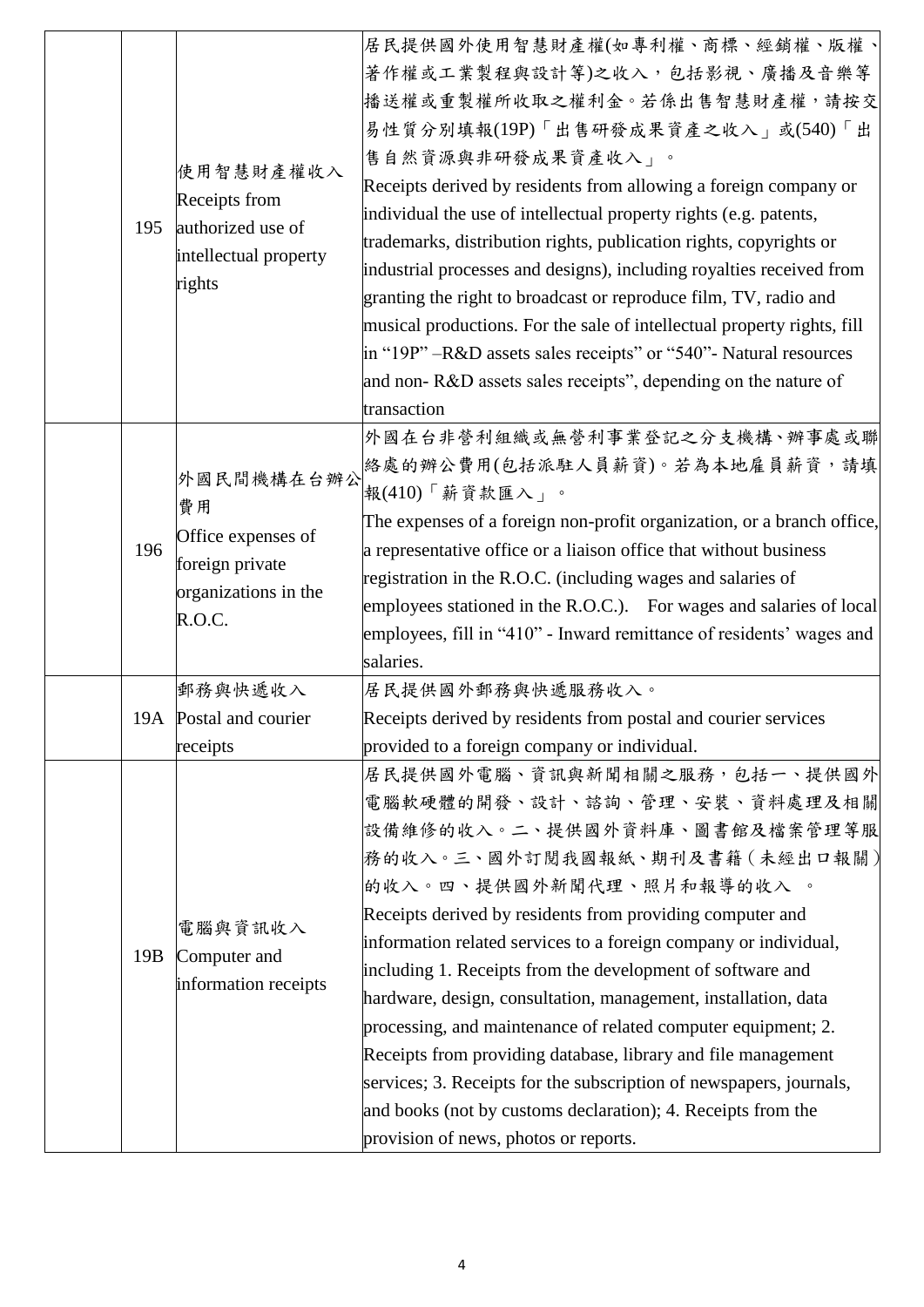|                 | 營業租賃收入                   | 居民提供營運器具租給國外所收取的租金收入(如運輸設備租金                                                                   |
|-----------------|--------------------------|------------------------------------------------------------------------------------------------|
|                 |                          | 收入),惟資本租賃除外。                                                                                   |
| 19C             |                          | Rental income derived by residents from leasing out operating                                  |
|                 | Leasing receipts         | facilities (such as leasing of transportation equipment) to a foreign                          |
|                 |                          | company or individual, excluding capital leasing.                                              |
|                 |                          | 居民提供國外有關法律、會計、管理顧問、公關、廣告、市場調                                                                   |
|                 |                          | 查、民意測驗、商業展覽、公證、檢驗及建築設計等服務收入,                                                                   |
|                 | 專業技術事務收入                 | 包括董監事酬勞。                                                                                       |
| 19 <sub>D</sub> | Professional and         | Receipts derived by residents from providing professional services                             |
|                 | technical service        | such as legal, accountant, management consultant, public relations,                            |
|                 | receipts                 | advertising, market survey, poll, commercial exhibition, public                                |
|                 |                          | notary, examination, architectural design, etc., including                                     |
|                 |                          | remuneration of directors and supervisors.                                                     |
|                 |                          | 居民自國外收取製作及演出影視、廣播與音樂等之報酬,或提供                                                                   |
|                 |                          | 國外下載影音與收看頻道的收入。若屬前述視聽播送權或重製權                                                                   |
|                 |                          | 之權利金收入,請填報(195)「使用智慧財產權收入」。                                                                    |
|                 | 視聽收入                     | Receipts derived by residents from remuneration for film, television,                          |
| 19E             | Video-audio receipts     | radio and musical productions and performances abroad, or for                                  |
|                 |                          | audio/video downloads, and channel rental. For royalties received                              |
|                 |                          | from granting right to broadcast or reproduce video/audio                                      |
|                 |                          | productions described above, fill in "195" - Receipts for authorized                           |
|                 |                          | use of intellectual property rights.                                                           |
|                 |                          | 外國使領館或其他政府機構在台之辦公費用(包括派駐人員薪                                                                    |
|                 |                          | 外國政府機構在台辦公資)。若為本地雇員薪資,請填報(410)「薪資款匯入」。                                                         |
|                 | 費用                       | Inward remittance of foreign consulates or other government                                    |
| 19F             | Office expenses of       | agencies for expenses in the R.O.C. (including wages and salaries of                           |
|                 | foreign government       | employees stationed in the R.O.C.). For wages and salaries of local                            |
|                 | agencies in the R.O.C.   | employees, fill in "410" - Inward remittance of residents' wages and                           |
|                 |                          | salaries.                                                                                      |
|                 |                          | 上述各項以外之我軍政機關服務收入,包括我駐外單位的領事簽                                                                   |
|                 | 軍政機關其他服務收入證費、規費收入。       |                                                                                                |
| 19G             |                          | Other service receipts of Service receipts of civil or military organs for services other than |
|                 | civil or military organs | those described above, including visa fees and other fees received by                          |
|                 |                          | our representative offices abroad.                                                             |
|                 | 加工費收入                    | 居民提供非居民的貨品加工、組裝服務之收入。                                                                          |
| 19H             | Processing fee receipts  | Receipts derived by residents from providing processing and                                    |
|                 |                          | assembly services to non-residents.                                                            |
|                 | 電信收入                     | 居民提供國外電信服務之收入。                                                                                 |
| 19J             | Telecommunication        | Receipts derived by residents from providing telecommunication                                 |
|                 | receipts                 | services to foreign company or individual.                                                     |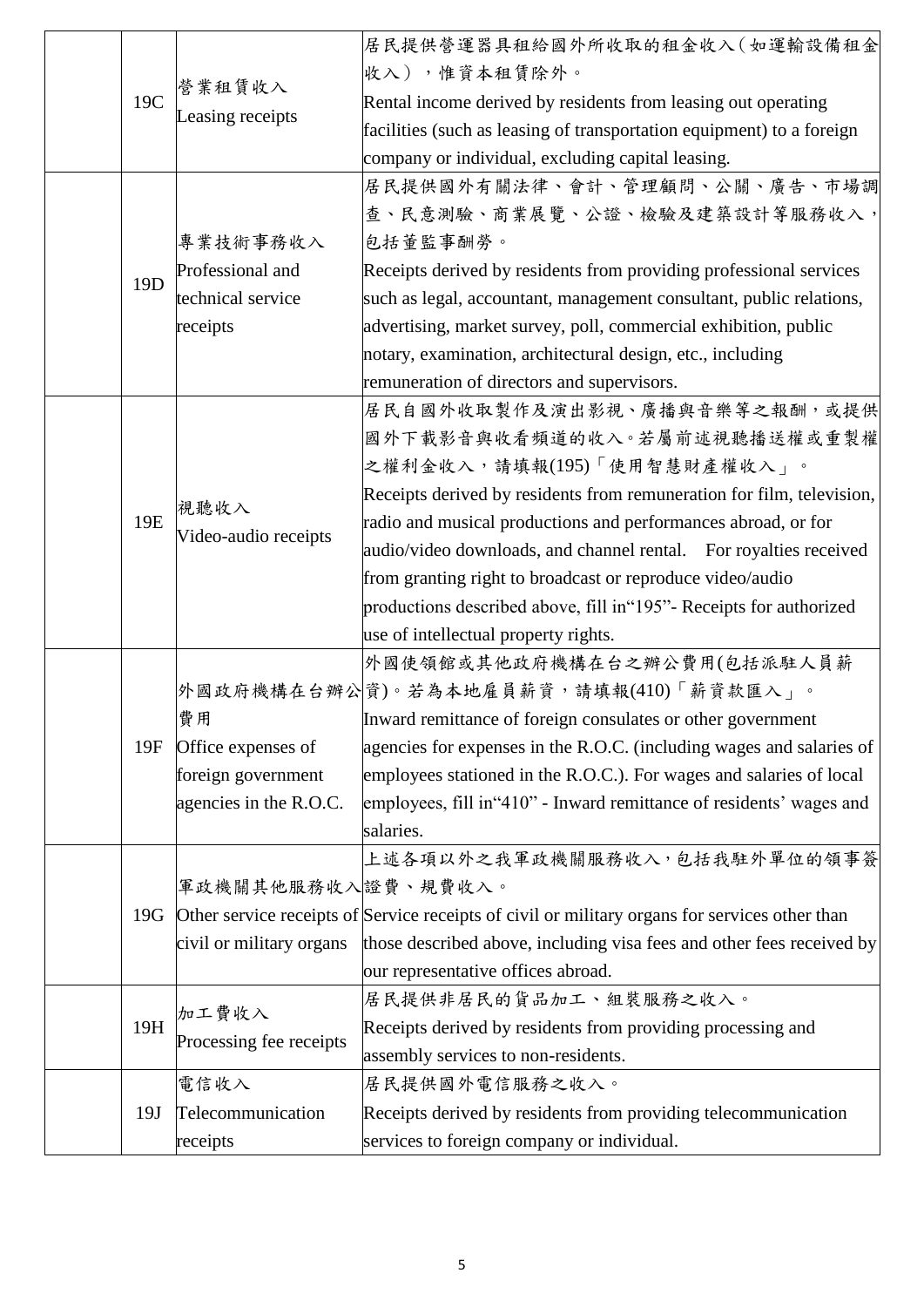|     |                        | 居民提供非居民的維修服務之收入,如船舶、航空器及其他運輸                                             |
|-----|------------------------|--------------------------------------------------------------------------|
|     |                        | 工具之維修,但建築或電腦的維修請分別填報(193)「營建收入」                                          |
|     |                        | 及(19B)「電腦與資訊收入」。                                                         |
|     | 維修收入                   | Receipts derived by residents from providing repair/maintenance          |
|     | 19K Repair/maintenance | services to non-residents, such as repair/maintenance of ships,          |
|     | receipts               | aircrafts and other transportation vehicles. For repair/maintenance of   |
|     |                        | buildings or computers, fill in "193" - Overseas construction project    |
|     |                        | receipts or "19B" - Computer and information receipts.                   |
|     |                        | 居民出售研發成果所有權(例如專利權、版權、工業製程與設計                                             |
|     |                        | 等)給國外之收入。若出售品牌、商標、經銷權等請填報(540)「出                                         |
|     |                        | 售自然資源與非研發成果資產收入」;若係收取國外使用研發成                                             |
|     |                        | 果之收入,請填報(195)「使用智慧財產權收入」。                                                |
|     | 出售研發成果資產之收             | Receipts derived by residents from sale of R&D asset ownership           |
| 19P | 入                      | (e.g. patents, publication rights, industrial processes and designs,     |
|     | R&D assets sales       | etc.). For sale of trade names, trademarks or distribution rights, fill  |
|     | receipts               | in "540" - Natural resources and non-R&D assets sales receipts. For      |
|     |                        | receipts from a foreign company or individual for the use of $R&D$       |
|     |                        | assets, fill in "195" - Receipts from authorized use of intellectual     |
|     |                        | property rights.                                                         |
|     |                        | 上述各項以外的無相關主體項目(如服裝設計費)之服務收入,請                                            |
|     |                        | 詳述性質。若有主體項目則歸入前述各項, 如建築設計收入請填                                            |
|     |                        | 報(19D)「專業技術事務收入」。                                                        |
|     | 其他服務收入                 | Receipts from services other than those described above and not          |
| 199 | Other service receipts | relating to any subject matter project (e.g. fashion design fee); please |
|     |                        | specify the source (residents)/purpose (non-residents) of receipt. If    |
|     |                        | there is a subject matter project, put the receipt under relevant items  |
|     |                        | described above. For example, for architectural design receipts, enter   |
|     |                        | "19D"- Professional and technical service receipts.                      |
|     |                        | 居民收回各項國外投資的資金(含資本利得與損失);但固定期間                                            |
|     |                        | 配發的各項所得(如利息、股利等),請依性質列入「對外投資所                                            |
|     | 本國資金流回                 | 得」各細項。本國資金流回分為下列各項:                                                      |
|     | Re-remittance of       | Residents recovering funds from investment abroad (including             |
|     | domestic funds         | capital gain and loss); but for income distributed on a regular basis    |
|     |                        | $(e.g.$ interest and dividend), put under the sub-items of "Income from  |
|     |                        | overseas investments"; Re-remittance of domestic funds is classified     |
|     |                        | into the following items:                                                |
|     |                        | 居民收回原直接投資國外事業之股本,包括股本轉讓及分公司營                                             |
|     | 收回股本投資                 | 運資金。                                                                     |
| 210 | Returns from overseas  | Returns of residents' original direct investments in the capital stock   |
|     | direct investments     | of a foreign enterprise, including the transfer of capital stock and     |
|     |                        | operating funds of branch offices.                                       |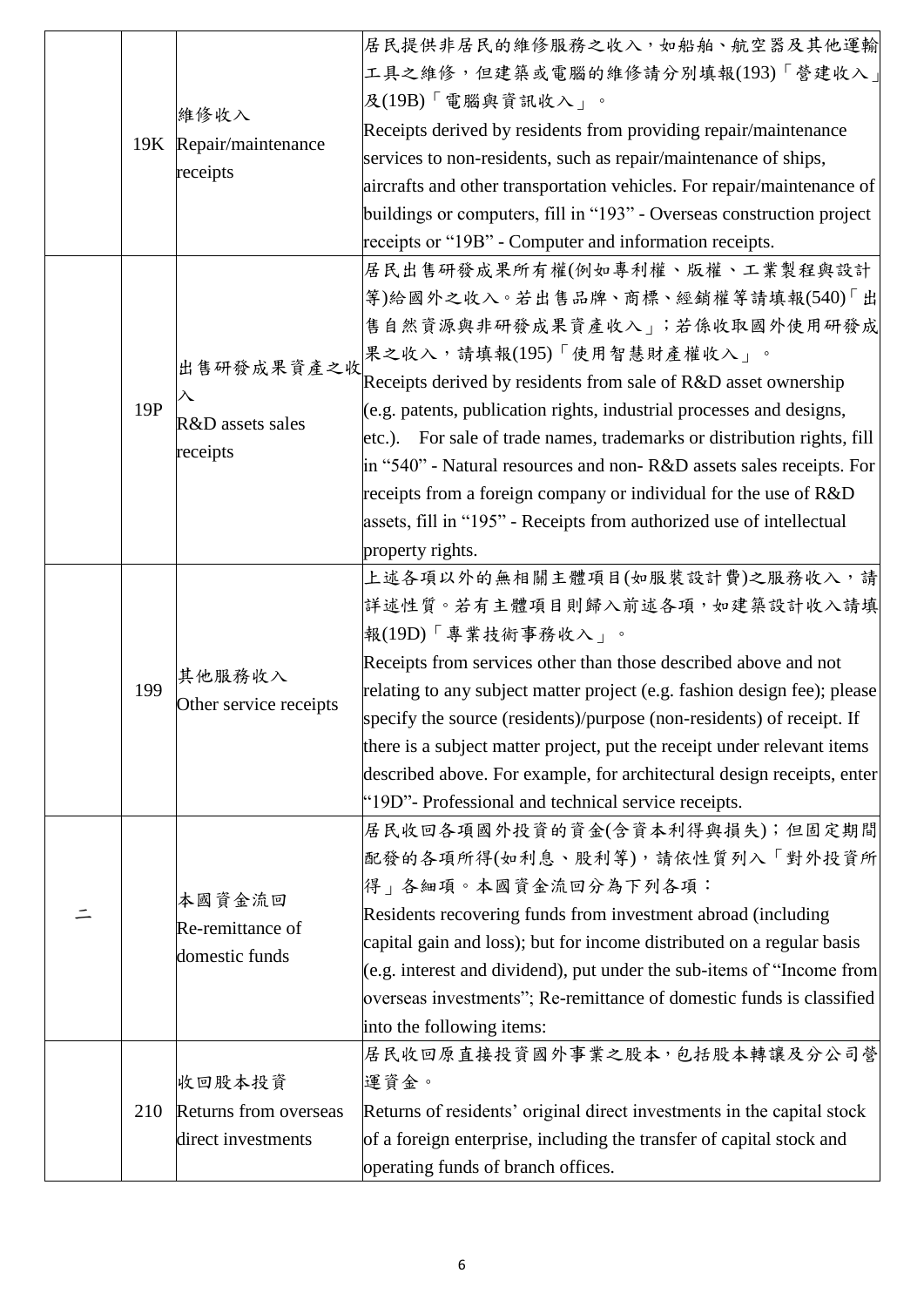| 220 | 收回貸款投資<br>Returns from overseas<br>loan investments                                                    | 居民收回其對國外直接投資事業之貸款投資款。<br>Returns of residents' loans to their direct overseas investments.<br>居民收回原由國內匯出存放於國外銀行之存款。匯入之國外存款<br>係由其他國外交易產生者(如出口、服務、國外投資等)不得列入<br>本項,應依其來源或原國外投資性質作適當的分類。                                                                                                                                                                                                                                     |
|-----|--------------------------------------------------------------------------------------------------------|----------------------------------------------------------------------------------------------------------------------------------------------------------------------------------------------------------------------------------------------------------------------------------------------------------------------------------------------------------------------------------------------------------------------------|
| 250 | 收回國外存款<br>Returns of deposits in<br>overseas banks                                                     | Returns of residents' deposits which are originally remitted from the<br>R.O.C. and deposited in an overseas bank. Inward remittance of<br>overseas deposits should be properly categorized based on its source<br>or the original purpose of foreign investment without being put<br>under this item if the funds are generated from other overseas<br>transactions (e.g. exports, services, foreign investments, etc.).  |
| 262 | overseas equity stock                                                                                  | 居民收回投資國外股份、股票、權證、存託憑證、共同基金及投<br>收回投資國外股權證券資信託之資金(含資本利得與損失)。<br>Returns of investment in Returns of residents' investment (principal) in overseas<br>shareholdings, stocks, warrants, depository receipts, mutual funds<br>and investment trusts (including capital gain and loss).                                                                                                                                         |
| 263 | 收回投資國外長期債票<br>券<br>Returns of investment in<br>overseas long-term<br>bonds and notes                   | 居民收回投資國外長期 (發行期限超過一年)債票券之資金。若<br>為收回非居民在台發行長期債票券,請填報(282)「外人償還在台<br>發行長期債票券」。<br>Returns of residents' investment (principal) in overseas long-term<br>bonds and notes (with an original maturity longer than one year).<br>In case of residents redeeming long-term bonds and notes issued by<br>non-residents in the R.O.C., fill in "282" - Repayments by foreign<br>nationals for bonds and notes issued in the R.O.C. |
| 264 | 收回投資國外短期債票<br>券<br>Returns of investment in<br>overseas short-term<br>notes and bills                  | 居民收回投資國外短期 (發行期限一年及一年以下)債票券之資<br>金。<br>Returns of residents' investment (principal) in overseas short-term<br>notes and bills (with an original maturity of one year or less).                                                                                                                                                                                                                                             |
| 266 | 及换匯之資金匯入<br>Inward remittance of<br>funds for overseas<br>deliverable forward and<br>swap transactions | 國外有本金交割的外匯遠期及換匯之資金匯入;但與國內銀行交<br>國外有本金交割的遠匯易者不得列入本項,請依性質列入「其他匯入款—國內交易」之<br>相關細項。<br>Inward remittance of funds for overseas deliverable forward (DF)<br>foreign exchange and swap transactions. Funds remitted for<br>transactions with domestic banks may not be put under this item but<br>under the related sub-item of "Other inward remittances -Domestic<br>transactions" based on the nature of remittance.          |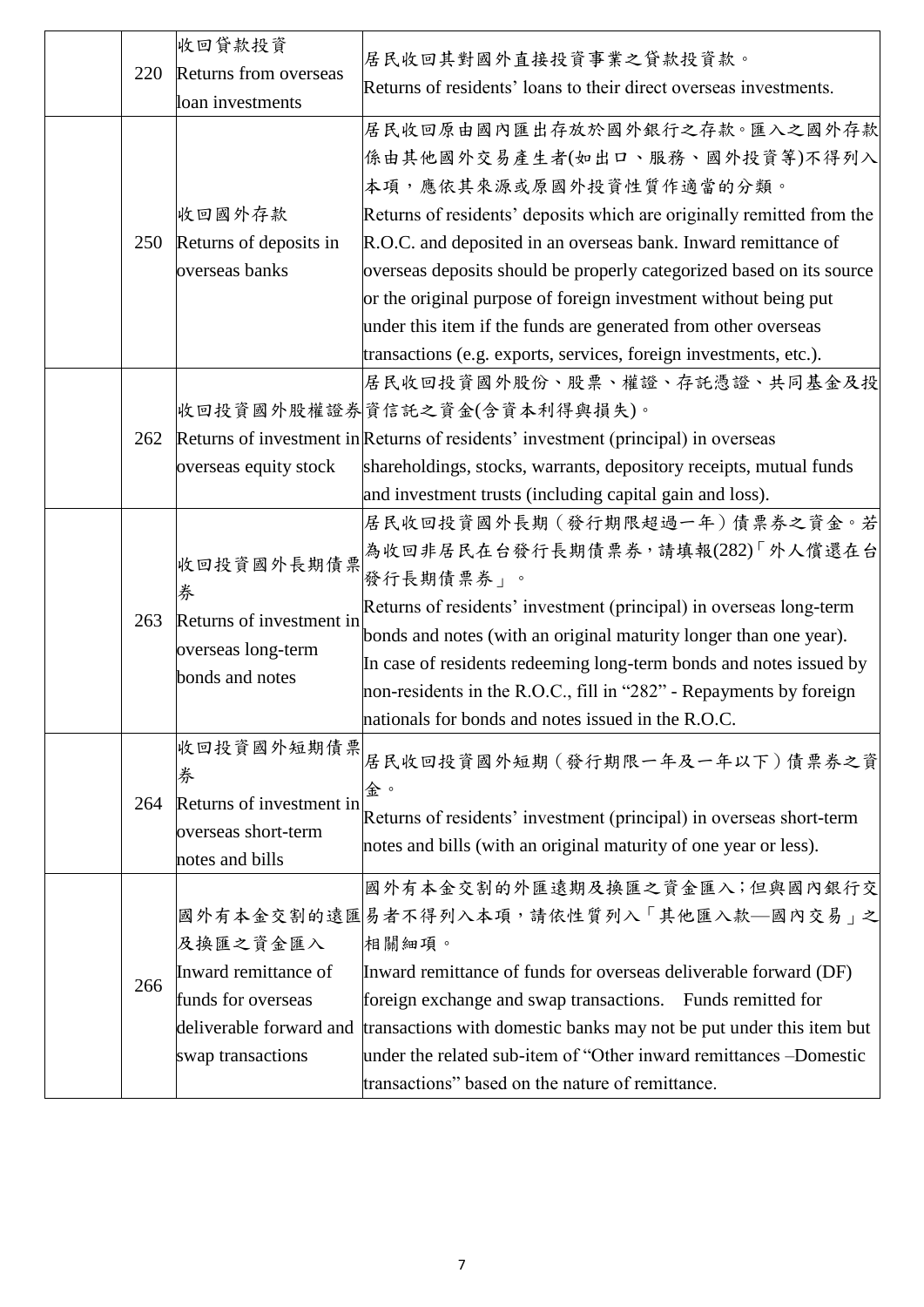| 267 | 國外無本金交割的衍生<br>金融商品之資金匯入<br>Inward remittance of<br>funds for overseas<br>non-deliverable<br>derivative transactions | 國外無本金交割的衍生金融商品之資金匯入,包括匯入的保證<br>金、權利金及利得等;但與國內銀行交易者不得列入本項,請依<br>性質列入「其他匯入款–國內交易」之相關細項。<br>Inward remittance of funds for overseas non-deliverable derivative<br>transactions, including margins, premiums and gains. Funds<br>remitted for transactions with domestic banks may not be put under<br>this item but under the related sub-item of "Other inward"<br>remittances –Domestic transactions" based on the nature of<br>remittance. |
|-----|---------------------------------------------------------------------------------------------------------------------|--------------------------------------------------------------------------------------------------------------------------------------------------------------------------------------------------------------------------------------------------------------------------------------------------------------------------------------------------------------------------------------------------------------------------------------------|
| 270 | 收回投資國外不動產<br>Returns of investment in<br>overseas real estate                                                       | 居民收回投資國外不動產之資金。<br>Returns of residents' investment in overseas real estates.                                                                                                                                                                                                                                                                                                                                                              |
| 280 | 收回對外貸款<br>Returns of loan<br>financing to<br>non-residents abroad                                                   | 居民收回對非居民之貸款,包括收回代墊款、週轉金等;若係收<br>回對國外直接投資事業之貸款投資款,請填報(220)「收回貸款投<br>資」。<br>Returns of residents' loan financing to non-residents, including<br>advanced payments and working funds. For loans to direct<br>overseas investments, fill in "220" - Returns from overseas loan<br>investment.                                                                                                                                                  |
| 281 | 外人償還台灣存託憑證<br>Repayments by foreign<br>nationals for Taiwan<br>depository receipts                                  | 非居民償還在台發行台灣存託憑證之資金匯入。<br>Inward remittances of principal repayment by non-residents for<br>Taiwan depository receipts issued in the R.O.C.                                                                                                                                                                                                                                                                                                 |
| 282 | 外人償還在台發行長期<br>債票券<br>Repayments by foreign<br>nationals for long-term<br>bonds and notes issued<br>in the R.O.C.    | 非居民償還(或居民收回投資)在台發行長期債票券之資金匯入。<br>Inward remittances of principal repayment by non-residents (or<br>residents redeeming investments) for long-term bonds and notes<br>issued in the R.O.C.                                                                                                                                                                                                                                                  |
| 283 | 外人買回在台發行股票<br>Buyback of stocks<br>issued in the R.O.C. by<br>foreign nationals                                     | 非居民買回其在台公開發行股票之資金匯入。<br>Inward remittance of funds by non-residents for buying back stocks<br>publicly issued in the R.O.C.                                                                                                                                                                                                                                                                                                                |
| 291 | 收回分期付款出口融資<br>Returns of principal of<br>installment loan for<br>export financing                                   | 居民收回分期付款之出口融資。<br>Returns of principal of export financing (on a term over one year) to<br>overseas buyers.                                                                                                                                                                                                                                                                                                                                |
| 292 | 資本租賃收入<br>Receipts of capital<br>leasing                                                                            | 居民以融資方式出租物品給國外之租金收入。<br>Returns of residents' rental income (principal) from lease financing<br>in an overseas country.                                                                                                                                                                                                                                                                                                                    |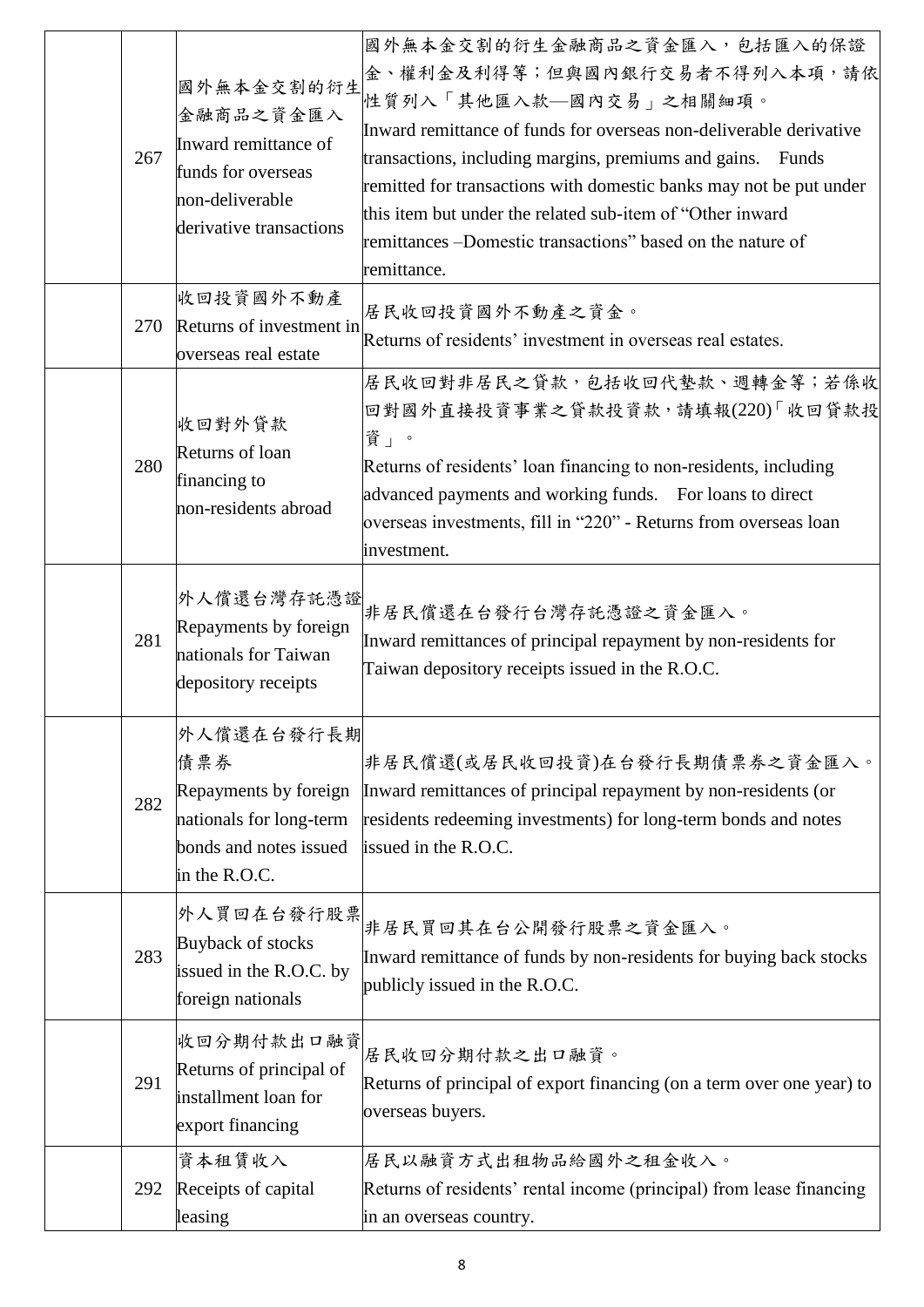| 299 | 其他本國資金之流回<br>Other re-remittance of<br>domestic funds                        | 上述各項以外之本國資金流回,請詳述性質,如收回原繳交國外<br>之押標金或保證金(不含衍生金融商品之保證金)等。<br>Re-remittance of domestic funds other than those described above<br>(please specify the source (residents)/purpose (non-residents)), for<br>example bid bonds or performance bonds, deposits, etc. (excluding<br>margins for financial derivatives).                                                                                                                                                                                  |
|-----|------------------------------------------------------------------------------|---------------------------------------------------------------------------------------------------------------------------------------------------------------------------------------------------------------------------------------------------------------------------------------------------------------------------------------------------------------------------------------------------------------------------------------------------------------------------------------------------|
| 三   | 外國資金流入                                                                       | 分為下列各項:<br>Inflows of foreign funds Classified into the following items:                                                                                                                                                                                                                                                                                                                                                                                                                          |
| 310 | 僑外股本投資<br>Direct investments by<br>foreign nationals and<br>overseas Chinese | 非居民直接投資於國內產業之股本,包括股本轉讓及分公司營運<br>資金。<br>Inward remittances of direct investments in domestic enterprises by<br>non-residents, including the transfer of capital stocks and operating<br>funds of branch offices.                                                                                                                                                                                                                                                                                   |
| 320 | 僑外貸款投資<br>Loan investments by<br>foreign nationals and<br>overseas Chinese   | 非居民對其在國內直接投資事業之貸款。<br>Loans for direct domestic investments extended by non-residents.                                                                                                                                                                                                                                                                                                                                                                                                            |
| 330 | 國外信託資金<br>Overseas trust funds                                               | 國內證券投信業者在國外募集投資國內有價證券之信託資金。<br>Trust funds of domestic stocks raised abroad by domestic investment<br>trust enterprises.                                                                                                                                                                                                                                                                                                                                                                          |
| 340 | 國外借款<br>Loans from abroad                                                    | 居民自國外借入資金,包括代墊款、週轉金等;若屬非居民對其<br>在國內直接投資事業之貸款,請填報(320)「僑外貸款投資」。<br>Loans borrowed abroad by residents, including advances and<br>working funds. For loans extended by non-residents to their<br>directly invested enterprises in the R.O.C., enter "320" - Loan<br>investments by foreign nationals and overseas Chinese.                                                                                                                                                                          |
| 341 | 發行海外公司債<br><b>Issuance of external</b><br>corporate bonds                    | 居民發行海外公司債所募集之資金。<br>Funds raised by the issuance of external corporate bonds abroad.                                                                                                                                                                                                                                                                                                                                                                                                              |
| 350 | 外人存款<br>Foreigners' deposits                                                 | 非居民收受國外匯款或將攜入外幣存入外匯或新台幣存款(非證<br>券投資戶),嗣後將再匯回國外者。存款時可決定嗣後在國內之<br>用途者不得列入本項,應依其用途作適當的分類。<br>Non-residents depositing the inward remittance or foreign currency<br>into foreign currency accounts or New Taiwan dollar accounts (not<br>for local securities investment) which will in the future be remitted<br>to foreign countries. The remittance should be put under the proper<br>item instead of this item if subsequent use of the funds in the R.O.C.<br>is decided at the time of deposit. |
| 360 | 外人投資證券<br>Foreigners' securities<br>investments                              | 非居民匯入投資國內證券之資金。<br>Inward remittances of funds by non-residents for investments in<br>local securities.                                                                                                                                                                                                                                                                                                                                                                                           |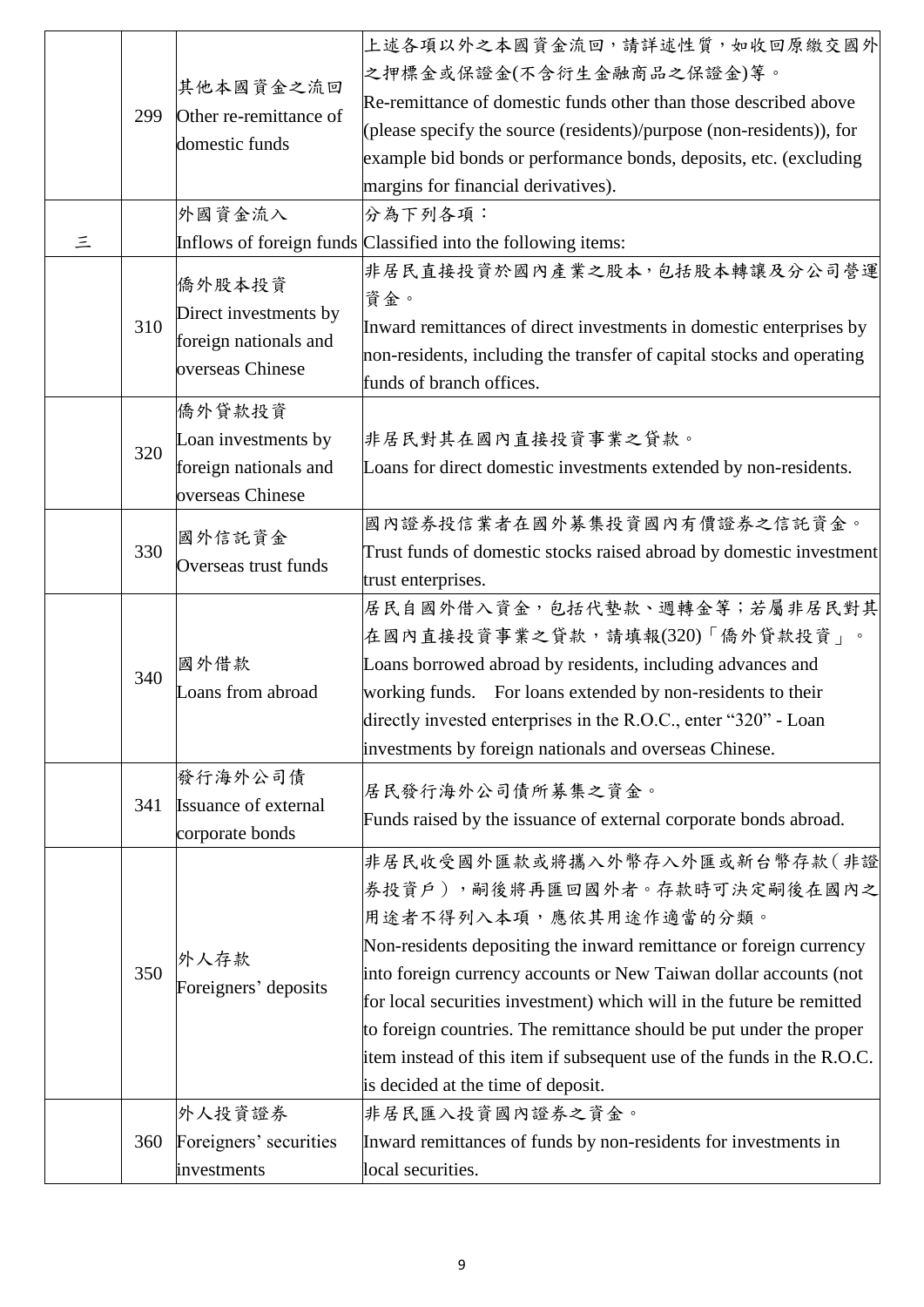|       |     | 外人交易衍生金融商品                                               |                                                                                       |
|-------|-----|----------------------------------------------------------|---------------------------------------------------------------------------------------|
|       |     | 匯入                                                       | 非居民匯入與國內交易衍生金融商品之資金,包括保證金、權利                                                          |
|       |     | Inward remittance of                                     | 金及損失等。                                                                                |
|       | 365 | funds for financial                                      | Non-residents remitting inward funds for financial derivative                         |
|       |     | derivative transactions                                  | transactions in the R.O.C., including margins, premiums and losses.                   |
|       |     | by foreigners                                            |                                                                                       |
|       |     | 外人借券保證金匯入                                                |                                                                                       |
|       |     | Inward remittance of                                     | 非居民匯入借券交易之保證金。                                                                        |
|       | 366 | cash collateral by                                       | Non-residents remitting inward cash collateral for securities                         |
|       |     | foreigners for securities borrowing transactions.        |                                                                                       |
|       |     | borrowing                                                |                                                                                       |
|       |     | 外人購置不動產                                                  | 非居民購買國內不動產之資金。                                                                        |
|       | 370 | Foreigners purchasing                                    | Inward remittances of funds by non-residents for purchasing real                      |
|       |     | real estates                                             | estates in the R.O.C.                                                                 |
|       |     | 發行海外存託憑證                                                 | 居民發行海外存託憑證所募集之資金。                                                                     |
|       | 380 | Issuance of global                                       | Inward remittances of funds raised through the issuance of global                     |
|       |     | depository receipts                                      | depository receipts by residents.                                                     |
|       |     | 其他外國資金之流入<br>Other inflows of foreign<br>funds           | 上述各項以外之外國資金流入,請詳述性質,如押標金、保證金                                                          |
|       |     |                                                          | (不含衍生金融商品及借券交易之保證金)等。                                                                 |
|       | 399 |                                                          | Inflows of foreign funds other than those described above (please                     |
|       |     |                                                          | specify the source (residents)/ purpose (non-residents)), such as bid                 |
|       |     |                                                          | bonds or performance bonds (excluding margins or cash collaterals                     |
|       |     |                                                          | for financial derivatives or securities borrowing).                                   |
|       |     | 所得收入                                                     | 分為薪資所得及對外投資所得兩大項。                                                                     |
| 四     |     |                                                          | Receipts from gains and Classified into two subcategories as salaries and income from |
|       |     | income                                                   | overseas investments.                                                                 |
|       |     | 薪資所得                                                     |                                                                                       |
| $(-)$ |     | Receipts from salaries                                   |                                                                                       |
|       |     |                                                          | 我國人民受聘於國外(居留國外未滿一年者)之薪資所得匯回(包                                                         |
|       |     |                                                          | 括本國船員在外輪工作之薪資所得),或外國政府機構及外國在                                                          |
|       |     |                                                          | 台無營利事業登記分支機構為支付本地雇員薪資匯入款。若居留                                                          |
|       |     | 薪資款匯入                                                    | 國外超過一年者,請填報(511)「工作者移轉收入」。                                                            |
|       | 410 | Inward remittance of<br>residents' wages and<br>salaries | Inward remittances of salaries of citizens working abroad (stay                       |
|       |     |                                                          | abroad for less than one year, including the R.O.C. sailors working                   |
|       |     |                                                          | for foreign steamers), or wages and salaries of local employees                       |
|       |     |                                                          | working for foreign government agencies in Taiwan or branch                           |
|       |     |                                                          | offices of foreign companies without business registration in the                     |
|       |     |                                                          | R.O.C. For citizens who have stayed abroad for more than one                          |
|       |     |                                                          | year, fill in "511" - Receipts of workers.                                            |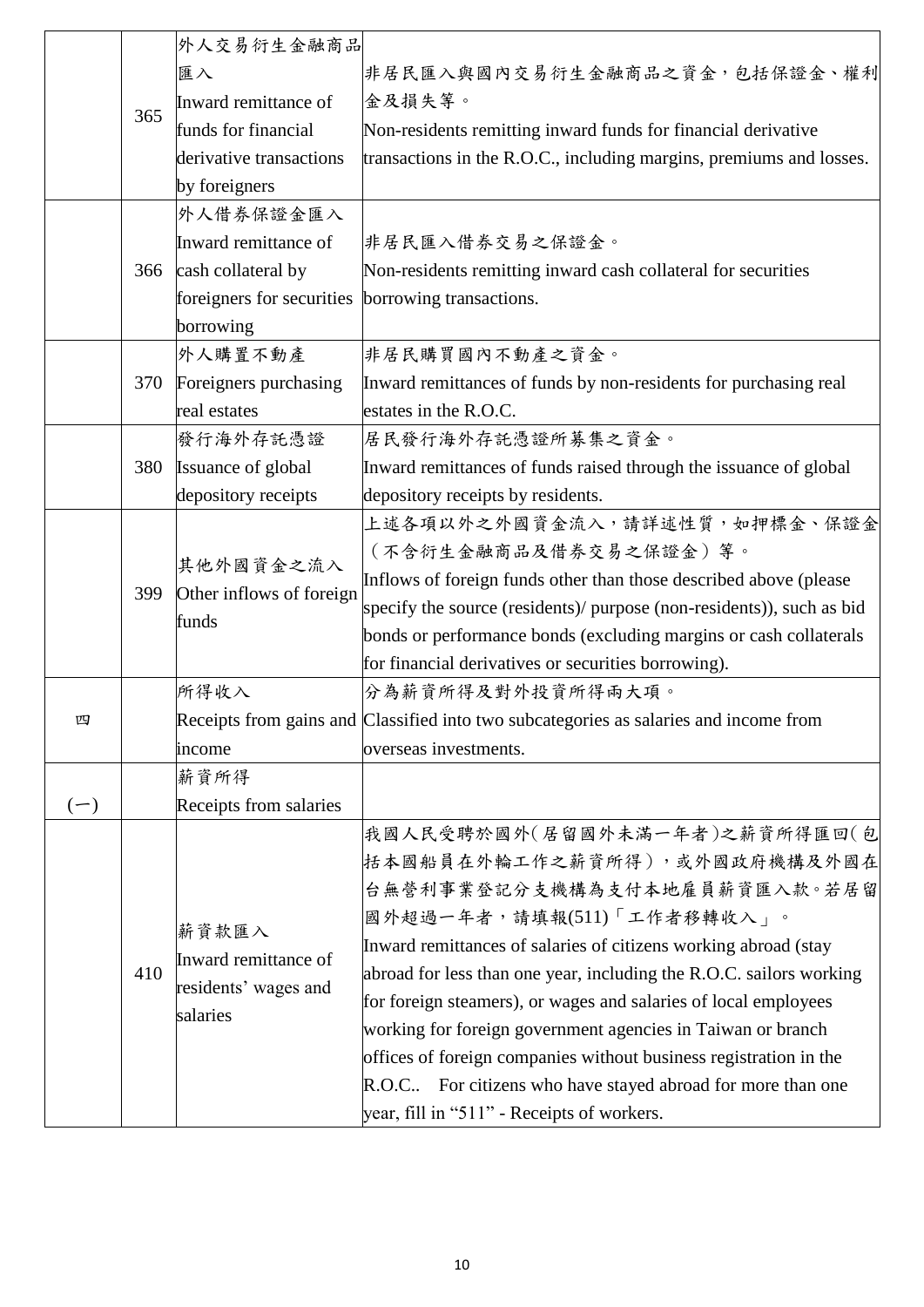| $($ = $)$ |     | 對外投資所得(不含資<br>本利得或損失)<br>Outward investment<br>income and gains<br>(excluding capital gain<br>or loss) | 投資所得係指固定期間所配發的利息、紅利、盈餘或股利;若是<br>對外投資所產生買賣的價差視為「資本利得或損失」,不得列入<br>各項投資所得,請依性質歸入「本國資金流回」各細項。對外投<br>資所得分為下列各項:<br>Investment income refers to interest, bonuses, surplus or dividends<br>distributed periodically; the difference between buying and selling<br>prices of overseas investment is treated as "capital gain or loss"<br>which may not be put under investment gain, but under the<br>sub-items of "Re-remittance of domestic funds" based on the nature<br>of remittance. Outward investment income and gains are classified<br>into the following items: |
|-----------|-----|--------------------------------------------------------------------------------------------------------|---------------------------------------------------------------------------------------------------------------------------------------------------------------------------------------------------------------------------------------------------------------------------------------------------------------------------------------------------------------------------------------------------------------------------------------------------------------------------------------------------------------------------------------------------------------------|
|           | 440 | 對外貸款利息<br>Interest of loans made to<br>a foreign company or<br>individual                              | 居民對國外貸款之利息收入,包括資本租賃之利息收入。<br>Residents' interest income from loans extending to foreign company<br>or individual, including interest income of capital leasing.                                                                                                                                                                                                                                                                                                                                                                                                     |
|           | 441 | 股本投資盈餘或股利<br>Surplus or dividend<br>income from equity<br>investments                                  | 居民直接投資外國產業股本所得之紅利、盈餘或股利。<br>Bonuses, surpluses of dividends earned by residents from overseas<br>direct investments.                                                                                                                                                                                                                                                                                                                                                                                                                                                |
|           | 442 | 股權證券股利<br>Dividend income from<br>equity securities                                                    | 居民購買國外股份、股票、權證、存託憑證、共同基金及投資信<br>託等股權證券之股利,或非居民匯入配發在台發行之股票、存託<br>憑證等股權證券股利之款項。<br>Residents' dividend income from equity securities such as foreign<br>shareholdings, stocks, warrants, depository receipts, mutual funds<br>and investment trusts, or non-residents' inward remittances of<br>dividends on stocks or depository receipts issued in the R.O.C.                                                                                                                                                                                                       |
|           | 443 | 國外存款利息<br>Interest income from<br>overseas deposits                                                    | 居民存放國外存款之利息收入。<br>Interest from residents' overseas deposits.                                                                                                                                                                                                                                                                                                                                                                                                                                                                                                       |
|           | 444 | 有關出口之利息<br>Export finance related<br>interest                                                          | 居民向國外收取賣方遠期信用狀、託收或分期付款出口融資等之<br>利息收入。<br>Residents' interest income derived from foreign sellers' usance letter<br>of credit, collection of payment or export financing by installment<br>payment.                                                                                                                                                                                                                                                                                                                                                                  |
|           | 445 | 長期債票券利息<br>Interest income from<br>long-term bonds and<br>notes                                        | 居民投資國外長期(發行期限超過一年)債票券的利息收入,或非<br>居民匯入配發在台發行之長期債票券的利息。<br>Residents' interest income from long-term bond and note investment<br>abroad (with an original maturity longer than one year) or inward<br>remittance by non-residents for paying interest of long-term bonds<br>and notes issued in the R.O.C.                                                                                                                                                                                                                                                            |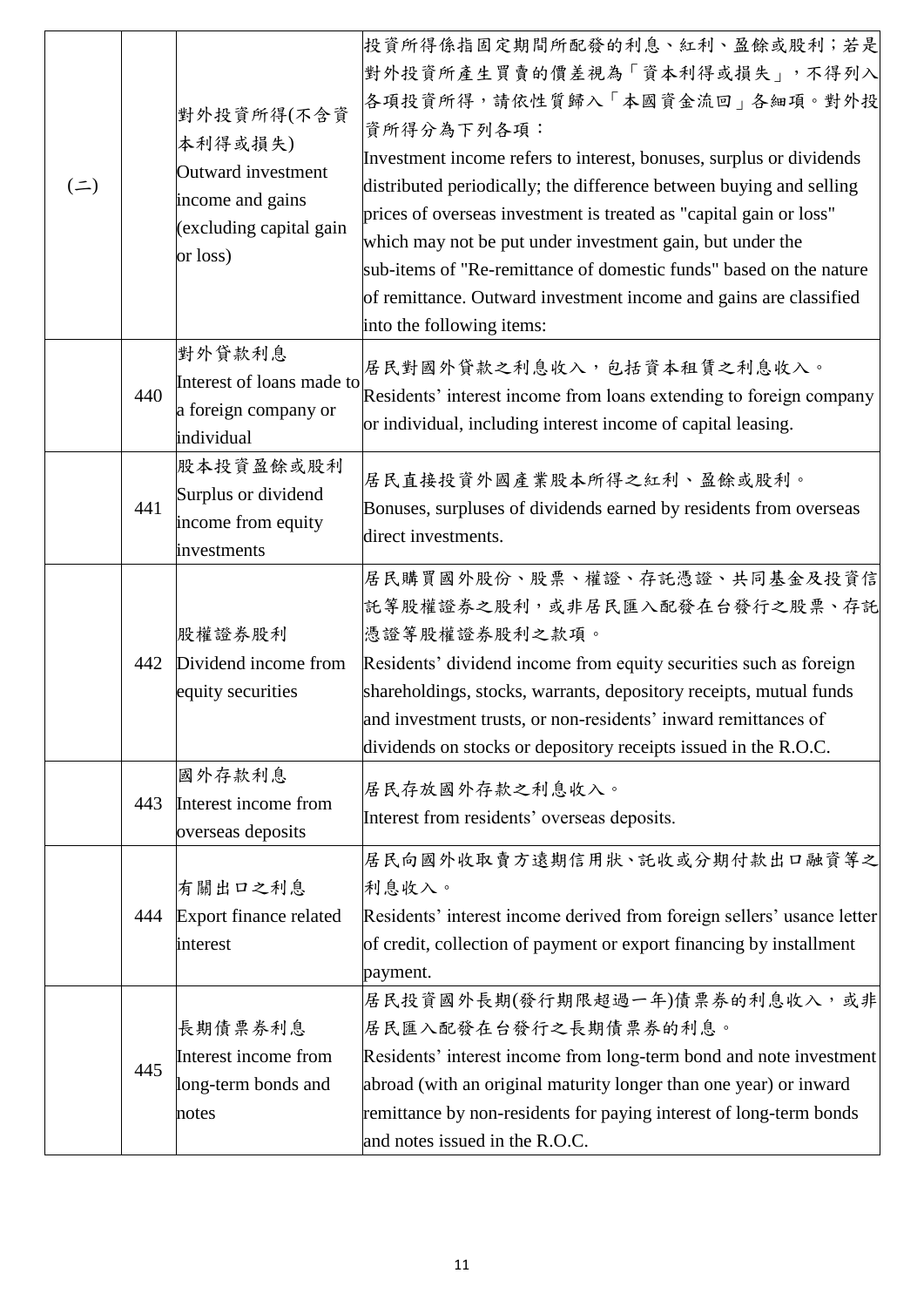|   |     |                          | 居民投資國外短期(發行期限一年及一年以下)債票券的利息收                                           |
|---|-----|--------------------------|------------------------------------------------------------------------|
|   |     | 短期債票券利息                  | 入,或非居民匯入配發在台發行之短期債票券的利息。                                               |
|   |     | Interest income from     | Residents' income from short-term note and bill investment in the      |
|   | 446 | short-term notes and     | R.O.C. (with an original maturity of one year or less) or inward       |
|   |     | bills                    | remittance by non-residents for paying interest on short-term notes    |
|   |     |                          | and bills issued in the R.O.C.                                         |
|   |     | 貸款投資利息                   | 居民對其國外投資事業貸款之利息收入。                                                     |
|   | 448 | Interest on loan         | Interest on loans extended by residents to foreign entities owned by   |
|   |     | investments              | the residents themselves.                                              |
|   |     |                          | 上述各項以外之對外投資所得收入,請詳述性質,如房屋、土地                                           |
|   |     | 其他投資所得                   | 的租金收入。                                                                 |
|   | 449 | Other investment         | Inward remittances of investment income other than those described     |
|   |     | income                   | above (please specify the source (residents)/purpose (non-residents)   |
|   |     |                          | of remittance), such as houses or land rentals.                        |
|   |     |                          | 無償性或無相對報酬性之收入,分為下列各項:                                                  |
| 五 |     | 移轉收入                     | Free-gratis or non-compensated receipts are classified into the        |
|   |     | <b>Transfer receipts</b> | following items:                                                       |
|   |     | 贍家匯款收入                   | 居民接受國外親屬 (非居民) 之資助性款項。                                                 |
|   | 510 | Receipts of allowances   | Allowances from overseas relatives (non-residents) received by         |
|   |     | to family or relatives   | residents.                                                             |
|   |     |                          | 我國人民受聘於國外 (居留國外一年以上)工作所得薪資之匯入                                          |
|   | 511 | 工作者匯款收入                  | 款。                                                                     |
|   |     | Receipts of workers      | Inward remittances of wages and salaries of domestic workers           |
|   |     |                          | working abroad for more than one year.                                 |
|   |     | 捐贈匯款收入                   | 國外對我民間團體及個人之捐獻或贈與款。                                                    |
|   | 520 | Donation receipts        | Foreign donations to private organizations or individuals in the       |
|   |     |                          | R.O.C.                                                                 |
|   |     |                          | 居民出售自然資源(包括土地、採礦權、伐木權、漁獵權、水域                                           |
|   |     |                          | 及領空等)及非研發成果資產(包括品牌、商標、經銷權、網域名                                          |
|   |     | 出售自然資源與非研發               | 稱等)所有權給國外的收入。若出售專利權、版權等請填報(19P)                                        |
|   |     | 成果資產收入                   | 「出售研發成果資產之收入」。                                                         |
|   | 540 | Natural resources and    | Receipts derived by residents from selling natural resources           |
|   |     | non-R&D assets sales     | (including land, mining rights, logging rights, fishing and hunting    |
|   |     | receipts                 | rights, waters and air space), and ownership of non-R&D assets         |
|   |     |                          | (including trade names, trademarks, distribution rights, domain        |
|   |     |                          | hames, etc.) to a foreign company or individual. For the sales of      |
|   |     |                          | patents or copyrights, fill in "19P" -R&D assets sales receipts.       |
|   |     |                          | 非居民繳交我軍政機關之稅款、規費、銀行代扣非居民之利息所                                           |
|   |     | 政府移轉收入                   | 得稅及外國對我軍政機關之捐贈等。                                                       |
|   | 580 | Revenue from transfers   | Non-residents' payments of taxes and fees to civil or military organs, |
|   |     | by governments           | tax withholding of non-residents' interest income by banks, and        |
|   |     |                          | foreign donations to civil or military organs.                         |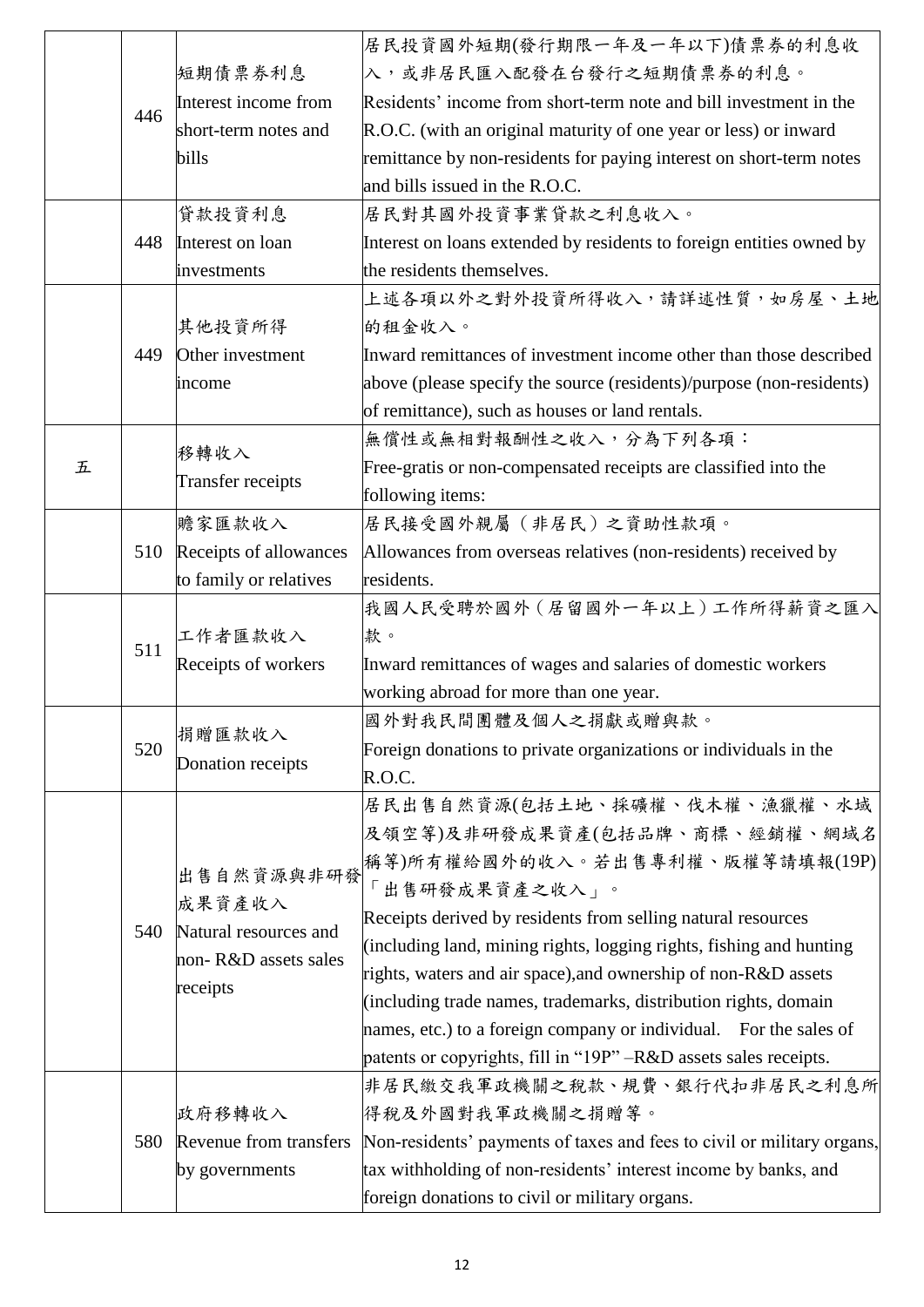|           | 599 | 其他移轉收入                        | 上述各項以外之移轉收入,請詳述性質,如移入民匯入款、違約<br>金、補助款、獎學金、會員費、繼承國外遺產、退稅款、彩券票<br>款或獎金、非因保險給付之損害賠償、撫恤金等。<br>Transfer receipts other than those described above (please specify                                                                                                                  |
|-----------|-----|-------------------------------|-------------------------------------------------------------------------------------------------------------------------------------------------------------------------------------------------------------------------------------------------------------------------------|
|           |     | Other transfer receipts       | the source (residents)/purpose (non-residents) of transfer), such as<br>inward remittances of immigrant, default penalty, aid, scholarship,<br>membership fees, inheritance, interest tax returns, lottery or prize,<br>non-insurance related indemnities or relief payments. |
|           |     | 其他匯入款                         |                                                                                                                                                                                                                                                                               |
| 六         |     | Other remittances items       |                                                                                                                                                                                                                                                                               |
|           |     | 其他國外交易                        |                                                                                                                                                                                                                                                                               |
| $(-)$     |     | Other overseas                |                                                                                                                                                                                                                                                                               |
|           |     | transactions                  |                                                                                                                                                                                                                                                                               |
|           |     |                               | 包括進口貨款退匯、進口瑕疵理賠及進口貨款折讓等,若係跟單                                                                                                                                                                                                                                                  |
|           |     |                               | 交易之進口貨款退匯或信用狀未用餘額退匯,請列報為原來進口                                                                                                                                                                                                                                                  |
|           |     | 進口貨款退匯                        | 之減項。                                                                                                                                                                                                                                                                          |
|           | 611 | Return of import              | Including the returns of import payments, and receipts from claims                                                                                                                                                                                                            |
|           |     | payment                       | of defect. In the case of the returns of import letter of credit, unused                                                                                                                                                                                                      |
|           |     |                               | balance report as a minus item under the import letter of credit on                                                                                                                                                                                                           |
|           |     |                               | "Daily Transaction Report".                                                                                                                                                                                                                                                   |
|           |     |                               | 居民旅行支出 (包括商務、觀光、探親、留學及其他旅行)結匯                                                                                                                                                                                                                                                 |
|           |     | 旅行剩餘退匯<br>Exchange back of    | 剩餘款結售為新台幣或存入外匯存款或供匯出時應列報本項。                                                                                                                                                                                                                                                   |
|           | 612 |                               | Residents' unused balance of traveling expenses (for business,                                                                                                                                                                                                                |
|           |     | unused foreign exchange       | tourism, visiting relatives, studying abroad and other traveling                                                                                                                                                                                                              |
|           |     |                               | expenses) settled in the New Taiwan dollar or deposited in foreign                                                                                                                                                                                                            |
|           |     |                               | currency account or remitted outward.                                                                                                                                                                                                                                         |
|           |     |                               | 除資本項目 (2、3字頭)及611、612以外之其他匯出匯款退匯。                                                                                                                                                                                                                                             |
|           |     | 其他匯入款                         | 詳述性質時,請註明原匯出匯款分類編號或項目名稱。                                                                                                                                                                                                                                                      |
|           | 619 | Other inward                  | Returns of outward remittances other than 611, 612 and capital items                                                                                                                                                                                                          |
|           |     | remittances                   | (with prefix 2 or 3); when specifying the nature of remittance, please                                                                                                                                                                                                        |
|           |     |                               | note the code or item name of the original inward remittance.                                                                                                                                                                                                                 |
|           |     |                               | 發生於國內之外匯交易 (包括衍生金融商品交易),國別應填報                                                                                                                                                                                                                                                 |
|           |     | 國內交易<br>Domestic transactions | 為本國;若自國際金融業務分行OBU 匯入者,不得列入國內交                                                                                                                                                                                                                                                 |
|           |     |                               | 易,請依國外交易的匯款性質作適當分類,分為下列各項:                                                                                                                                                                                                                                                    |
|           |     |                               | For foreign exchange transactions (including financial derivative<br>transactions) executed within the R.O.C., the country should be                                                                                                                                          |
| $($ = $)$ |     |                               | indicated as the R.O.C.; inward remittance from OBUs may not be                                                                                                                                                                                                               |
|           |     |                               | put under domestic transactions, but should be classified into the                                                                                                                                                                                                            |
|           |     |                               | foreign transaction's items based on the nature of inward remittance.                                                                                                                                                                                                         |
|           |     |                               | The domestic transaction's items are classified as follows:                                                                                                                                                                                                                   |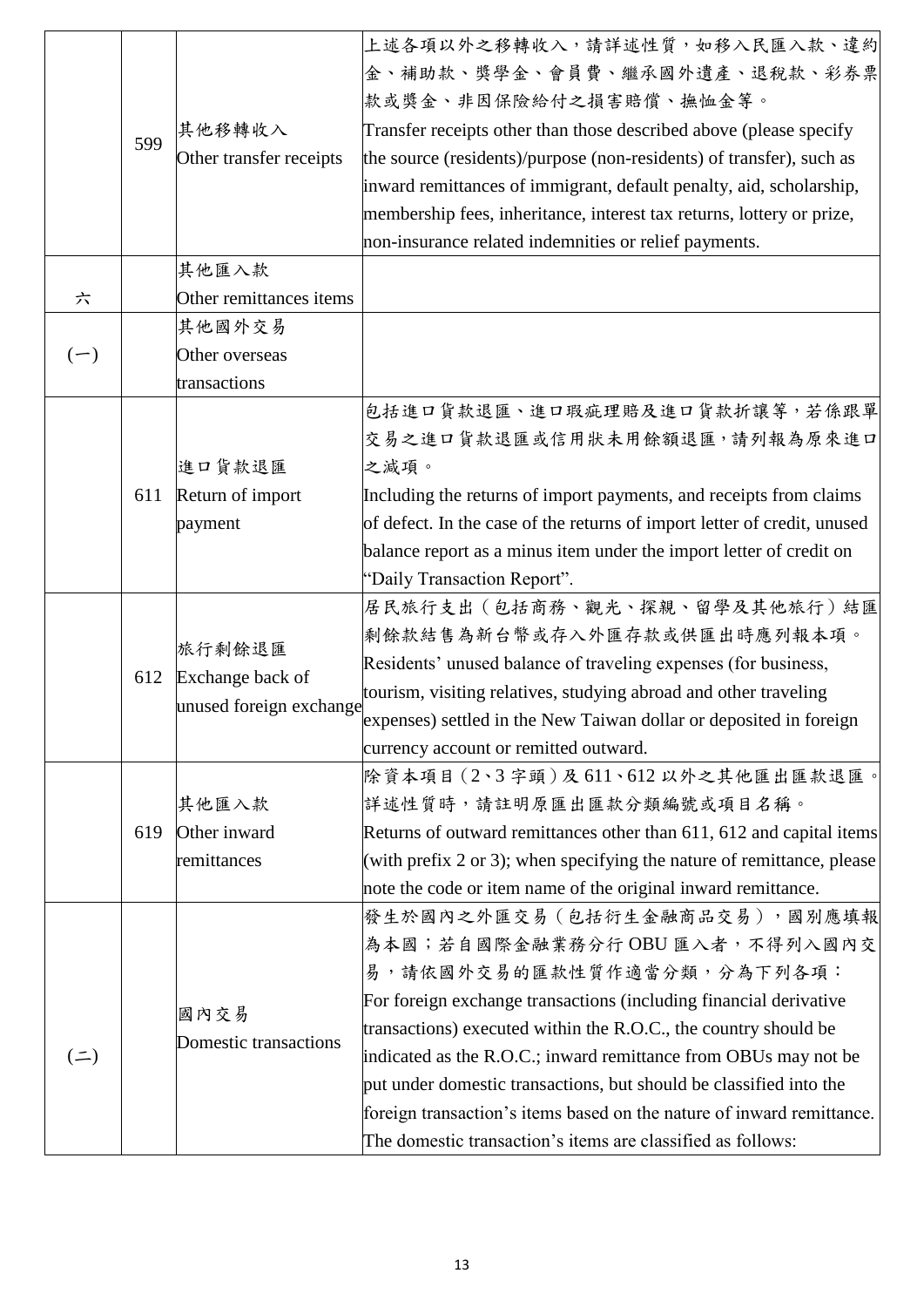|  |     |                                                                      | 客户將外匯存款提出結售為新台幣時,不論其原外匯收入性質為                                                                       |
|--|-----|----------------------------------------------------------------------|----------------------------------------------------------------------------------------------------|
|  | 692 | 外匯存款結售                                                               | 何,指定銀行於水單上皆編製本項分類編號,並請加註客戶原結                                                                       |
|  |     |                                                                      | 售性質;未結售為新台幣者不得列入本項。                                                                                |
|  |     | Sale of foreign currency                                             | When a customer sells the foreign currency deposit for New Taiwan                                  |
|  |     |                                                                      | dollar, the authorized bank shall put down this code on the "Foreign                               |
|  |     | deposit                                                              | Exchange Memo" regardless the nature of foreign exchange receipt,                                  |
|  |     | and annotate the customer's original intent; do not use this code if |                                                                                                    |
|  |     |                                                                      | the foreign exchange is not settled in the New Taiwan dollar.                                      |
|  |     |                                                                      | 本項非屬客戶填報之匯款性質,而為指定銀行使用之分類編號。                                                                       |
|  |     |                                                                      | 當外匯是由國內其他銀行(不含聯行及各國際金融業務分行                                                                         |
|  |     |                                                                      | OBU)轉入時,不論是否需經國外銀行轉帳,指定銀行於水單或                                                                      |
|  |     |                                                                      | 憑證上皆編製本項分類編號,並請加註客戶原收入性質。自國際                                                                       |
|  |     |                                                                      | 金融業務分行OBU 匯入者,不得列入本項,應依其原匯款性質                                                                      |
|  |     | 由國內他行轉入本行之<br>外匯                                                     | 作適當的分類。                                                                                            |
|  | 693 | Foreign exchange                                                     | This code is used only by authorized banks. When foreign exchange                                  |
|  |     | transferred from another                                             | is transferred from another domestic bank (excluding inter- branch                                 |
|  |     | domestic bank                                                        | transfer and with OBUs), the authorized bank should put down this                                  |
|  |     |                                                                      | code and note the original nature of receipt by customer on the                                    |
|  |     |                                                                      | 'Foreign Exchange Memo" or "Transactions Memo", regardless                                         |
|  |     |                                                                      | whether the remittance transferred through banks abroad. If the                                    |
|  |     |                                                                      | remittances is transferred to OBUs, do not use this code; use the                                  |
|  |     |                                                                      | code for the original nature of remittance instead.                                                |
|  |     | 外幣互換兌入<br>Converting one foreign<br>currency into another            | 兩種不同外幣間之互相轉換,轉換後之外幣列報本項。                                                                           |
|  | 694 |                                                                      | One foreign currency converted from another foreign currency shall                                 |
|  |     |                                                                      | be reported. The foreign currency after change should be put down                                  |
|  |     |                                                                      | in this item.                                                                                      |
|  |     | 未有資金流動之交易                                                            | 客户之外匯資金僅在同一銀行內部(包括聯行間但不含OBU)轉帳未                                                                    |
|  |     |                                                                      | 自他行匯入者,如外匯活存定存互轉、定存到期展期續存、不同客戶                                                                     |
|  |     |                                                                      | 間外匯轉讓、外幣貸款撥款、應收帳款承購、外幣貸款利息收入、外                                                                     |
|  |     |                                                                      | 匯交易保證金撥還、指定銀行與居民間之外幣手續費、指定銀行代扣                                                                     |
|  |     |                                                                      | 居民之利息所得稅、國內外匯交易盈餘、原結購供保值之外幣結售等,                                                                    |
|  |     |                                                                      | 請詳述性質。                                                                                             |
|  |     |                                                                      | If a customer's foreign exchange is transferred within the bank (including                         |
|  | 695 |                                                                      | inter-branches, but not including OBU's), for example transfers between                            |
|  |     |                                                                      | Transactions without the time deposits and demand deposits, a carry over of time deposits, foreign |
|  |     | flow of funds                                                        | exchange transfers between customers, disbursements of foreign currency                            |
|  |     |                                                                      | loans, purchase of account receivables, interest income from foreign                               |
|  |     |                                                                      | currency loans, returns of foreign exchange transaction margin, foreign                            |
|  |     |                                                                      | currency service fees charged by the authorized bank on residents, tax                             |
|  |     |                                                                      | withholding of interest income of residents by authorized banks, foreign                           |
|  |     |                                                                      | exchange transaction gains in the R.O.C., or selling foreign currency                              |
|  |     |                                                                      | originally bought for the maintenance of value, please specify the nature of                       |
|  |     |                                                                      | these transactions.                                                                                |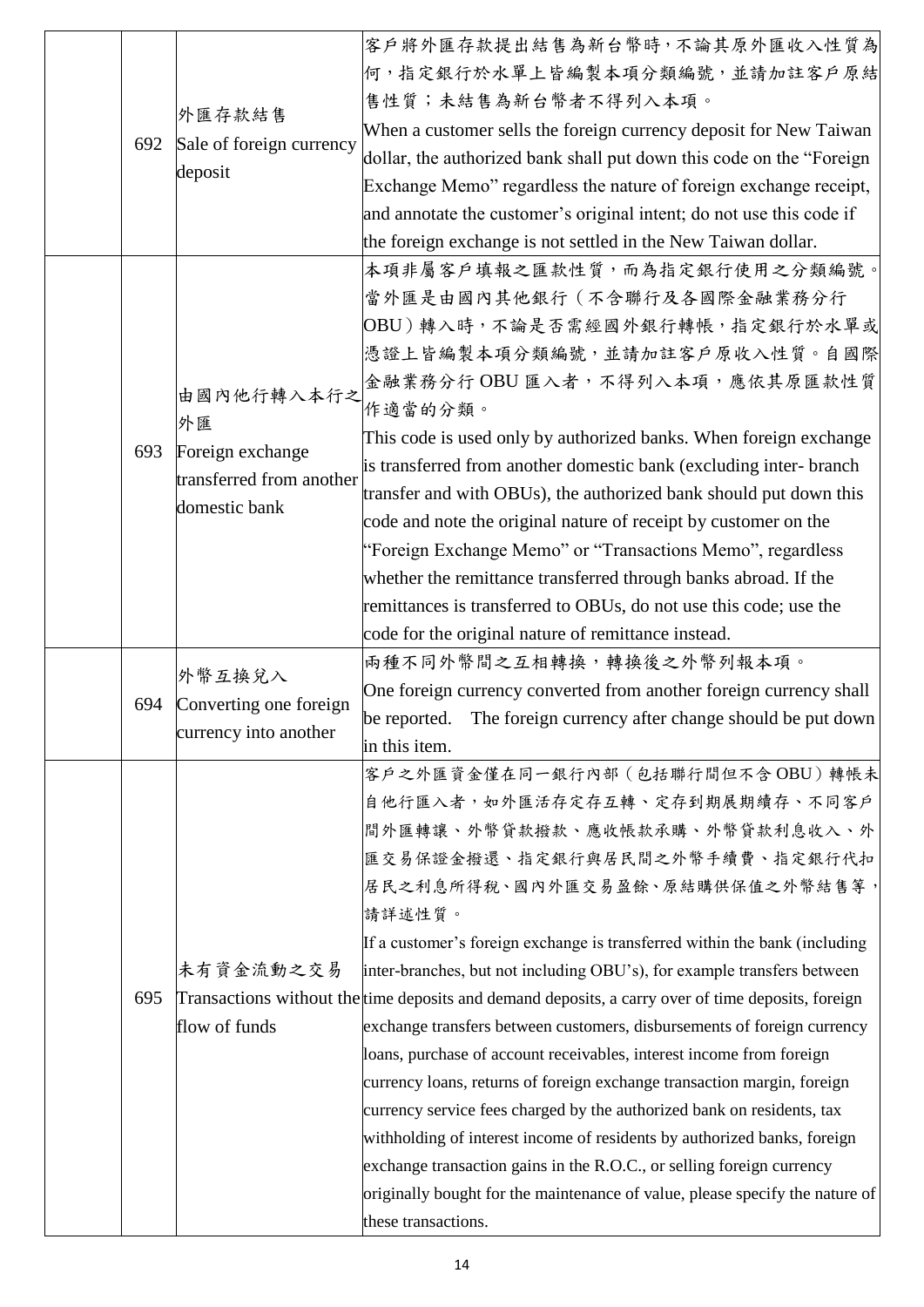|       | 696 | 外匯存款利息收入                 | 顧客收到指定銀行支付之外匯活期存款或外匯定存單利息時列                                            |
|-------|-----|--------------------------|------------------------------------------------------------------------|
|       |     | Interest income from     | 報本項。                                                                   |
|       |     | foreign exchange         | Interest income from foreign exchange demand deposits or time          |
|       |     | deposits                 | deposits.                                                              |
|       |     | 收取商品貿易之貨款                | 收取商品貿易之貨款分為下列各項;若為分期付款與金融租賃的                                           |
|       |     | (含國內出貨及國外出               | 貨款本金收回請分別填報於(291)「收回分期付款出口融資」與                                         |
|       |     | 貨)                       | (292)「資本租賃收入」。                                                         |
| 七     |     | Receipts from exported   | Receipts from exported goods are classified into the following items:  |
|       |     | goods (including         | for installment payments or capital leasing (principal) received, fill |
|       |     | onshore and offshore     | in "291"- Returns of principal of installment loan for export          |
|       |     | deliveries)              | financing or "292" – Receipts of capital leasing.                      |
|       |     | 出口通關的貨款                  |                                                                        |
| $(-)$ |     | Receipts from            |                                                                        |
|       |     | customs-cleared          |                                                                        |
|       |     | exported goods           |                                                                        |
|       |     | 收款人已自行辦理出口               |                                                                        |
|       |     | 通關的貨款                    | 貨品已由收款人辦理出口通關的貨款。                                                      |
|       |     | Receipts from exported   |                                                                        |
|       | 70A | goods with customs       | Receipts from exported goods with customs clearance handled by         |
|       |     | clearance handled by     | recipient.                                                             |
|       |     | recipient                |                                                                        |
|       |     | 尚未出口之預收貨款                | 預收之出口貨款收入,貨品將由國內通關出口。                                                  |
|       | 701 | Advanced receipts for    | Advanced receipts from goods to be exported. Such goods will be        |
|       |     | goods not yet exported   | cleared through customs and exported out of the R.O.C.                 |
|       |     | 港口售油及補給                  | 在本國港口或機場提供國外運輸工具油料及物資等補給之收入。                                           |
|       | 702 | Fuel and supply          | Receipts from the supply of fuel or material to foreign transportation |
|       |     | revenues                 | equipment at domestic port.                                            |
|       |     | 海外售魚                     | 本國漁業公司或船東在海外漁撈基地售魚所得匯回國內。                                              |
|       | 703 | Receipts from sale of    | Receipts from the sale of fishes caught abroad by domestic fishing     |
|       |     | fish caught abroad       | companies or boat owners.                                              |
|       | 704 | 樣品費收入                    | 居民收到國外支付之樣品費。                                                          |
|       |     | Receipts from samples    | Receipts derived by residents from the sale of samples.                |
|       |     | 非由收款人自行辦理出               | 由國內其他業者辦理貨品出口通關供應國外,收款人雖未辦理出                                           |
|       |     | 口通關的貨款                   | 口通關,但提供相關文件證明貨物係由其他業者出口,否則,請                                           |
|       |     | Receipts from exported   | 填報(801)。                                                               |
|       | 706 | goods with customs       | Receipts from exported goods with recipient providing relevant         |
|       |     | clearance not handled by | proof documents showing that customs clearance formalities have        |
|       |     | recipient                | been handled by the other domestic entities. If relevant proof         |
|       |     |                          | documents are not presented, fill in "801".                            |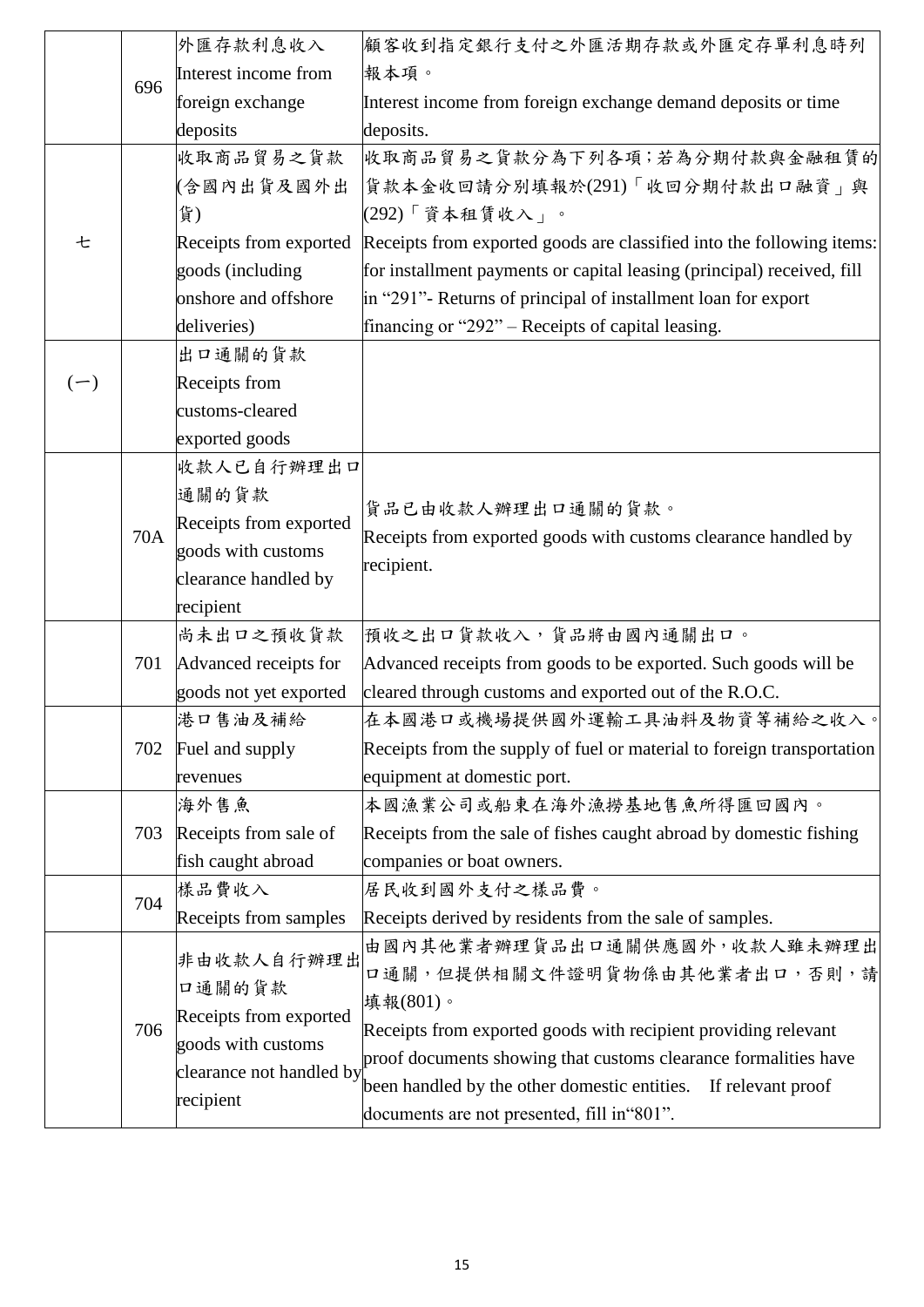| $($ $\equiv$ $)$ |     | 未經我國出口通關的國<br>外銷貨收入<br>Receipts from sale of<br>goods abroad not<br>cleared through R.O.C.                                       |                                                                                                                                                                                                                                                                                                                                                                                                                                                   |
|------------------|-----|----------------------------------------------------------------------------------------------------------------------------------|---------------------------------------------------------------------------------------------------------------------------------------------------------------------------------------------------------------------------------------------------------------------------------------------------------------------------------------------------------------------------------------------------------------------------------------------------|
|                  |     | customs                                                                                                                          |                                                                                                                                                                                                                                                                                                                                                                                                                                                   |
|                  | 710 | 委外加工貿易收入<br>Receipts from<br>processing trade                                                                                    | 居民委託國外加工後,貨品未經我國通關,直接在國外銷售的貨<br>款收入。<br>Receipts derived by residents from sale of goods abroad that were<br>processed abroad and not cleared through R.O.C. customs.                                                                                                                                                                                                                                                                             |
|                  | 711 | 商仲貿易收入<br>Receipts from<br>merchanting trade                                                                                     | 居民購買貨品 (包括原料、半成品及成品) 後, 不經加工直接在<br>國外銷售,且過程中均未經我國通關,但由我國收取之貨款。<br>Receipts derived by residents from sale of merchandise (including<br>raw materials, work-in-process and finished goods) that were<br>purchased and sold directly abroad without further processing and<br>never cleared through R.O.C. customs.                                                                                                                                 |
| $(\Xi)$          |     | 由國外支付指定在國內<br>交貨之貨款<br>Receipts from sale of<br>goods delivered onshore<br>but paid offshore                                     |                                                                                                                                                                                                                                                                                                                                                                                                                                                   |
|                  | 720 | 依國外客戶指示在國內<br>交貨的貨款<br>Receipts from sale of<br>goods delivered onshore<br>according to the<br>instruction of overseas<br>client | 收款人接受國外訂單後,依照國外客戶指示,直接供應貨品給國<br>內其他業者,因此收取來自國外客戶支付之貨款,且提供相關證<br>明文件,否則,請填報(802)。<br>Receipts from goods ordered offshore, directly delivered to other<br>companies in the R.O.C. according to the instruction of overseas<br>client and paid by the overseas client, with the presentation of<br>relevant proof documents. If relevant proof documents are not<br>presented, fill in "802".                                                       |
| 八                |     | 其他貨款<br>Other receipts from<br>goods                                                                                             |                                                                                                                                                                                                                                                                                                                                                                                                                                                   |
|                  | 801 | 文件)<br>Receipts from exported<br>goods with customs<br>documents)                                                                | 非由收款人自行辦理出歷入性質與(706)相同,但收款人無法提供證明文件之貨款,結售<br>口通關的貨款(無證明  時累積超過新台幣50萬元以上,應計入收款人當年累積結匯金<br>額。<br>The nature of inward remittance is the same of "706", but the<br>recipient is unable to provide relevant proof documents; when<br>clearance not handled by accumulated settlement of foreign currency sale exceeds<br>recipient (without proof NT\$500,000, it should be counted into recipient's accumulated<br>exchange settlement for the year. |